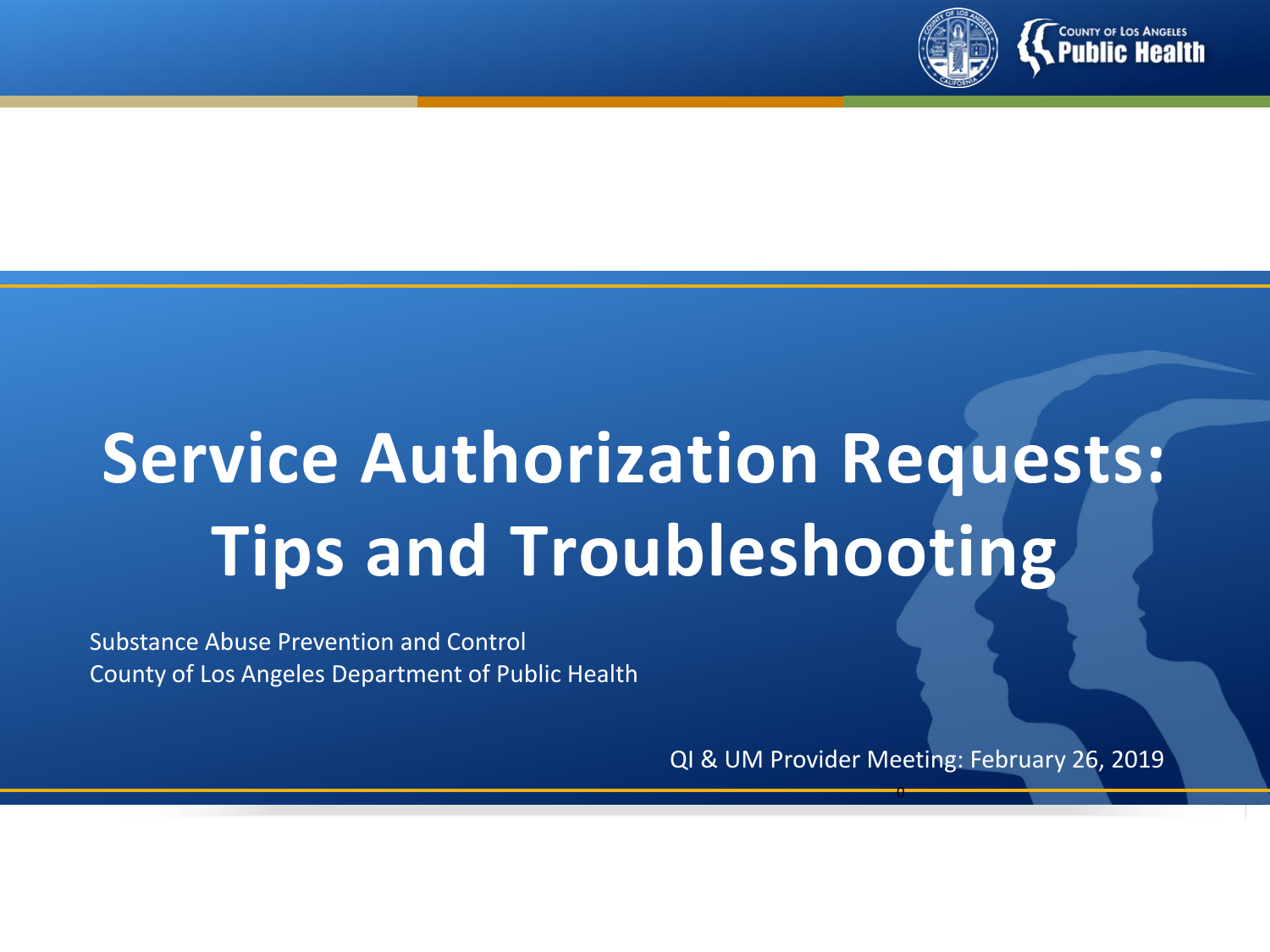

# **Objectives**

- ❖ Identify common challenges that occur when reviewing service authorization requests
- ❖ Highlight tips for documentation submission that can facilitate review for approval
- **☆** Review documentation examples with audience input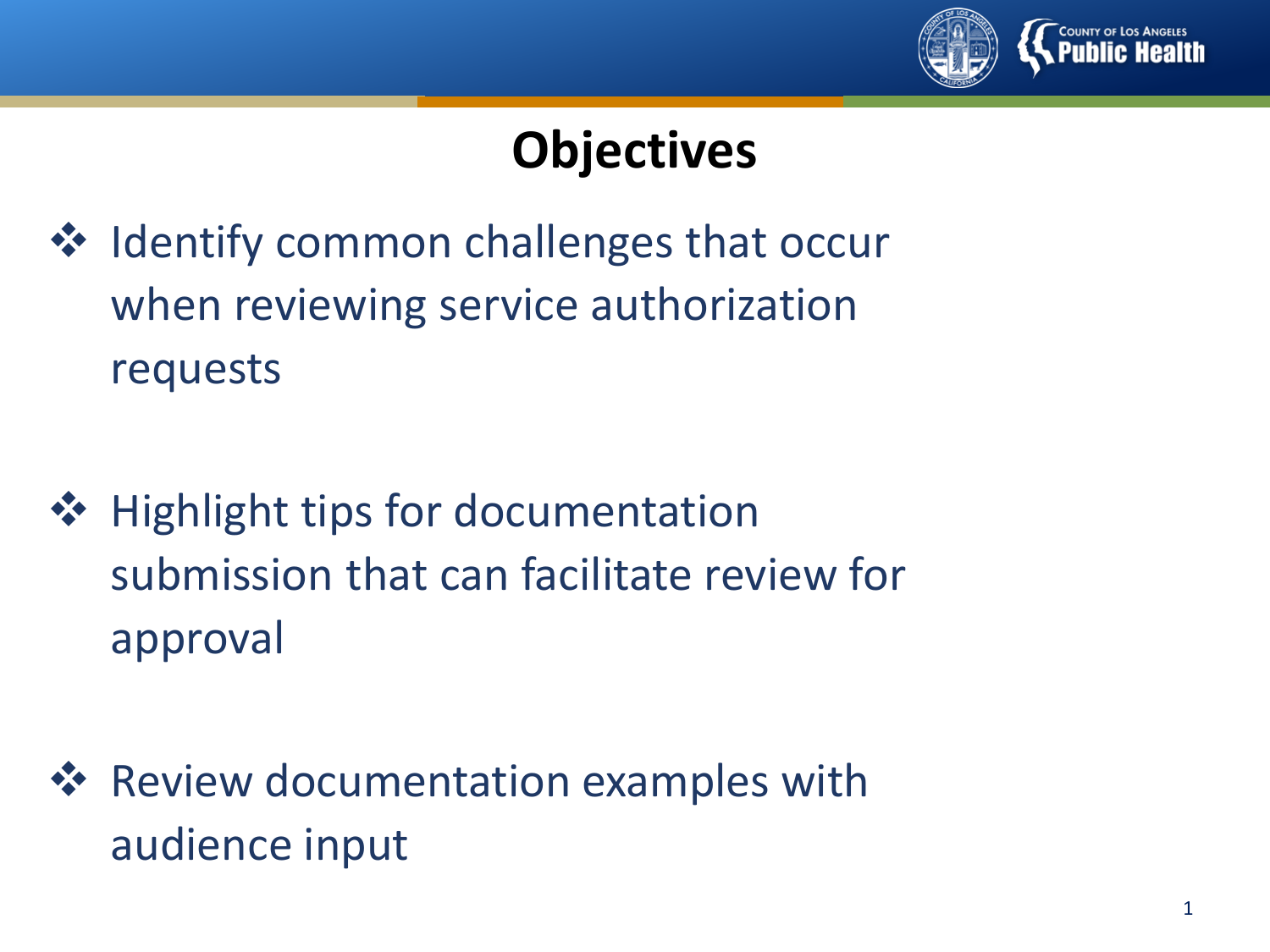

## **Review: What is the QI & UM Team?**

- QI & UM Team is part of the Clinical Services and Data Analytics Branch
- QI & UM Team includes licensed practitioners from a variety of disciplines, including:
	- Addiction Psychiatrists
	- Clinical Psychologists
	- Mental Health Registered Nurses
	- Registered Nurses
	- Licensed Clinical Social Workers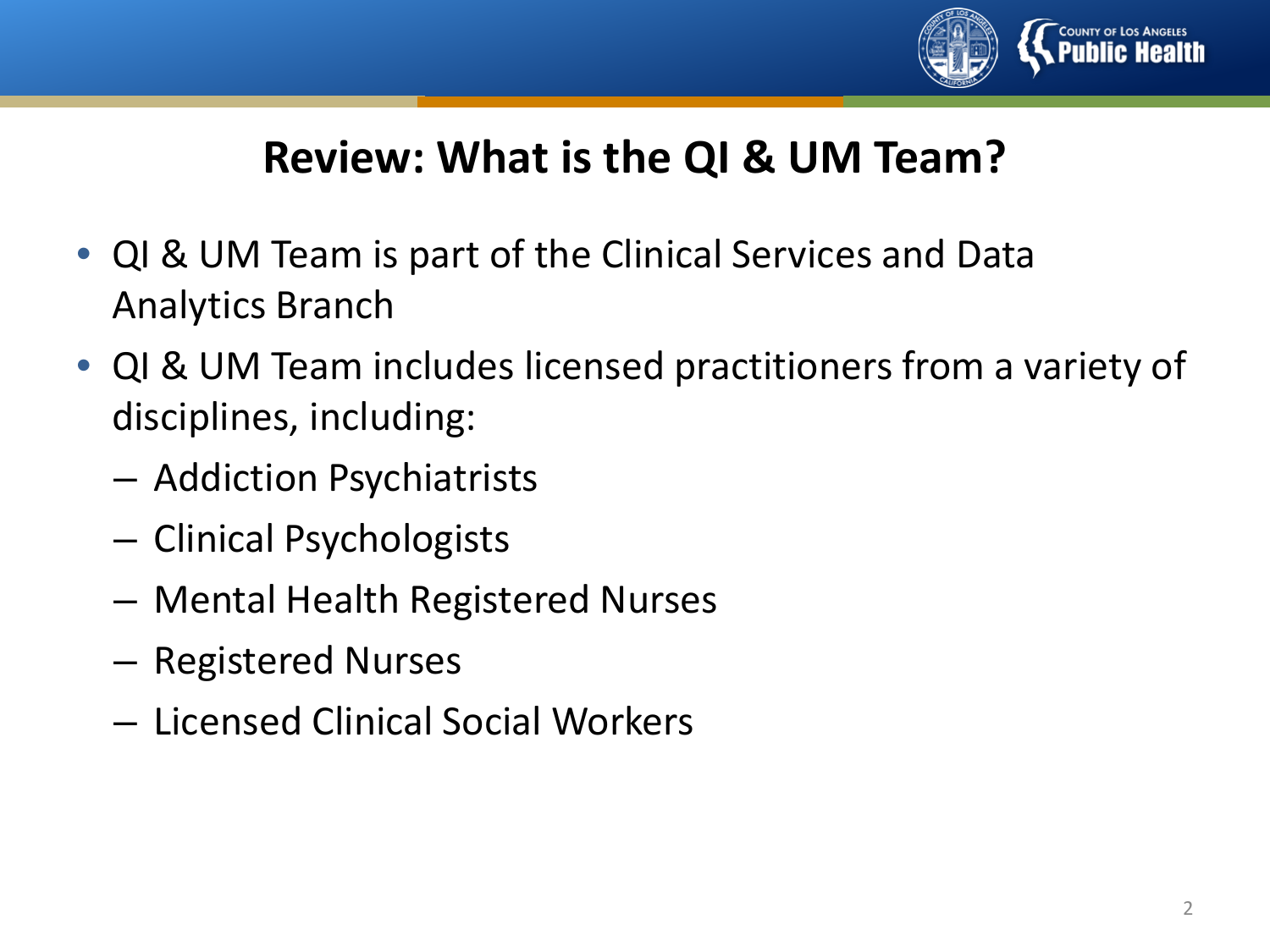

## **Multidisciplinary Clinical Team**

- QI & UM staff are licensed clinicians with experience treating patients
- QI & UM serves as a "gateway" to SUD services for DMC, MHLA and other eligible patients seeking SUD services in Los Angeles County
- Every request for SUD services for all levels of care are reviewed by QI & UM staff
- QI & UM staff use their clinical experience and skills to evaluate and facilitate appropriate services for SUD patients, including confirming:
	- Patient has at least one DSM-5 SUD diagnosis
	- Patient meets medical necessity for level of care requested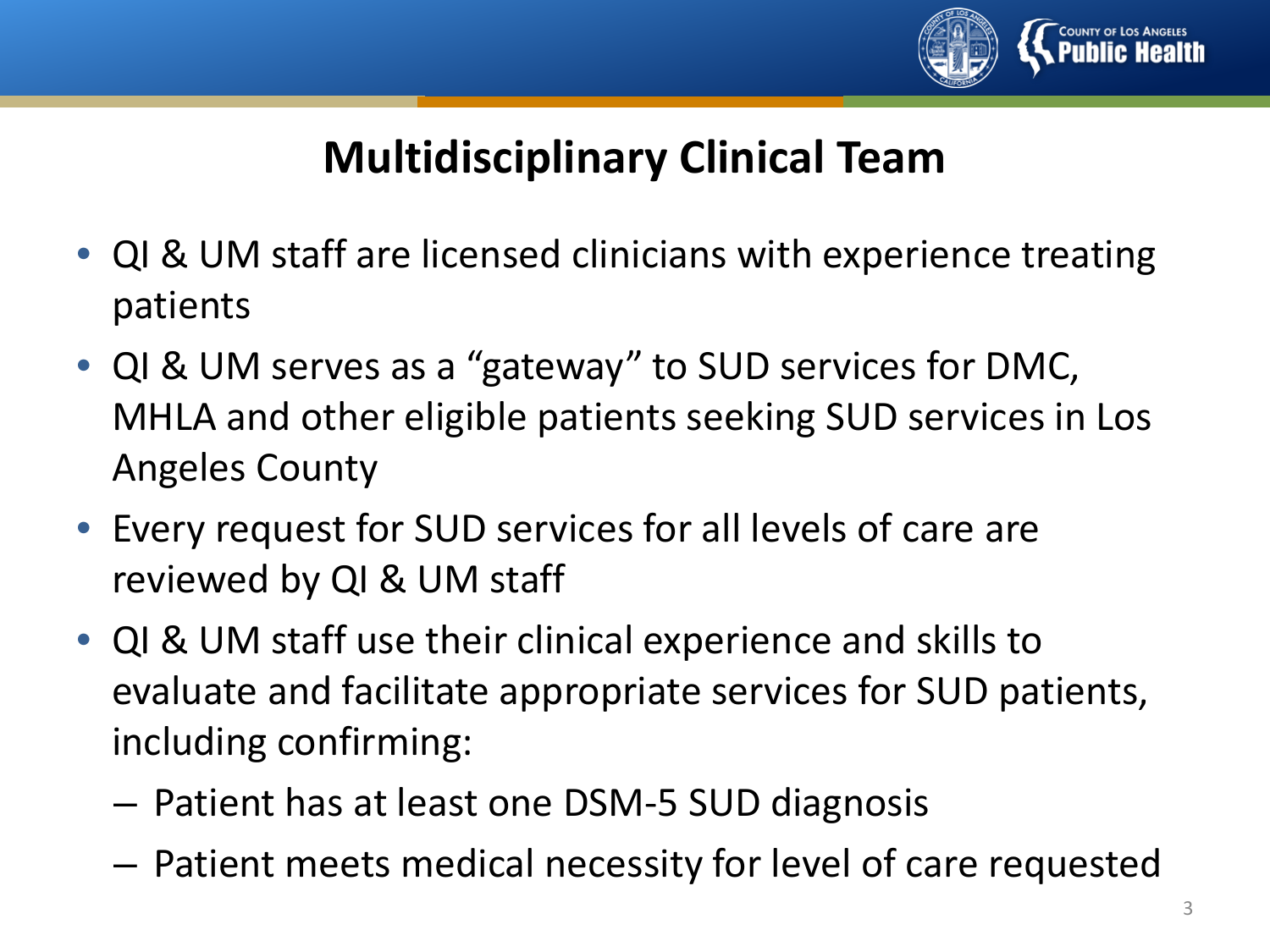

## **Common Challenges**

# What are some common challenges that come up when we are reviewing authorization service requests?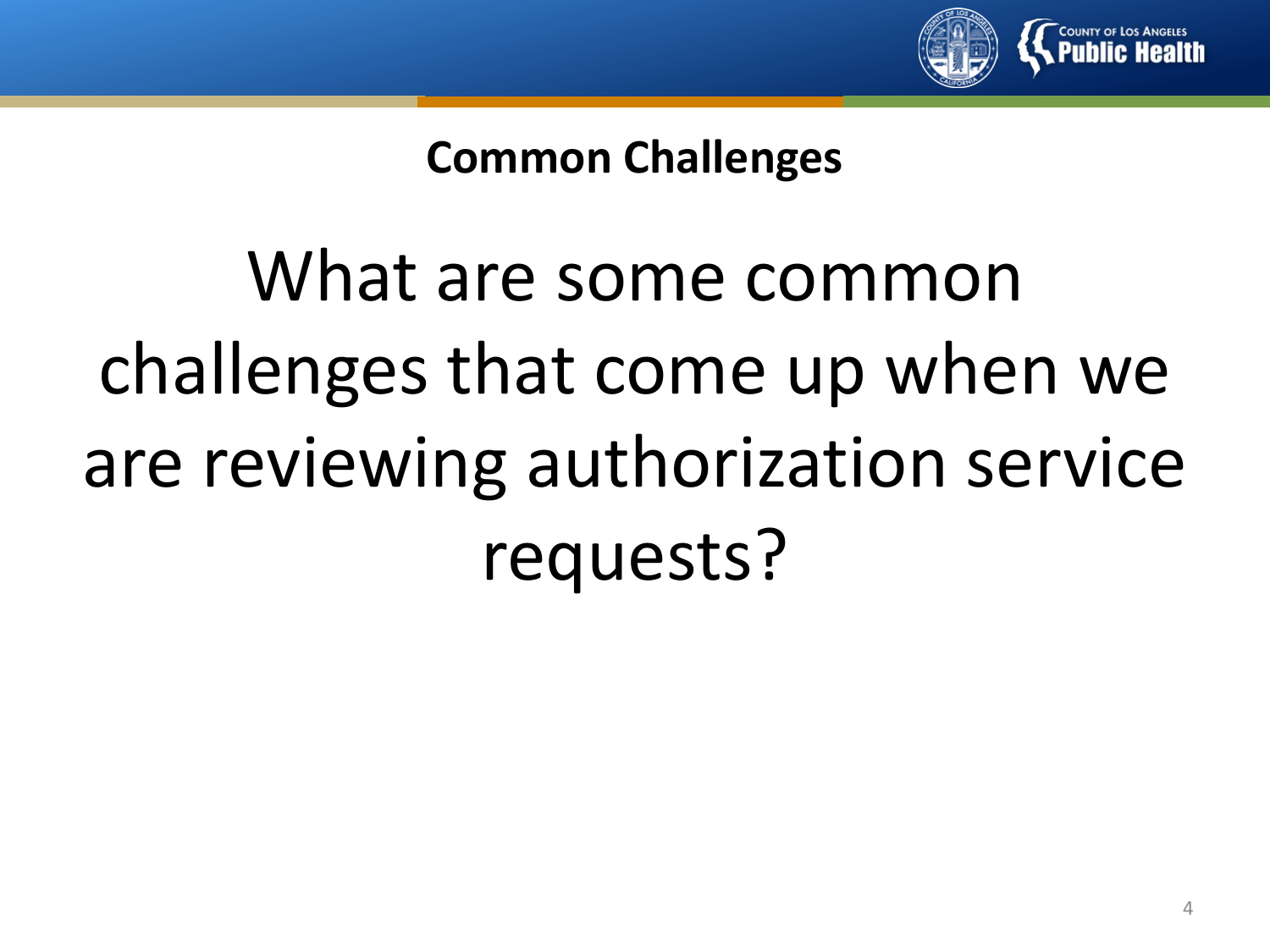

**Challenge #1: Missing provider staff contact information**

- Remember to provide the following in the clinical contact section:
	- –Staff name
	- –Treating Facility Address
	- –Phone number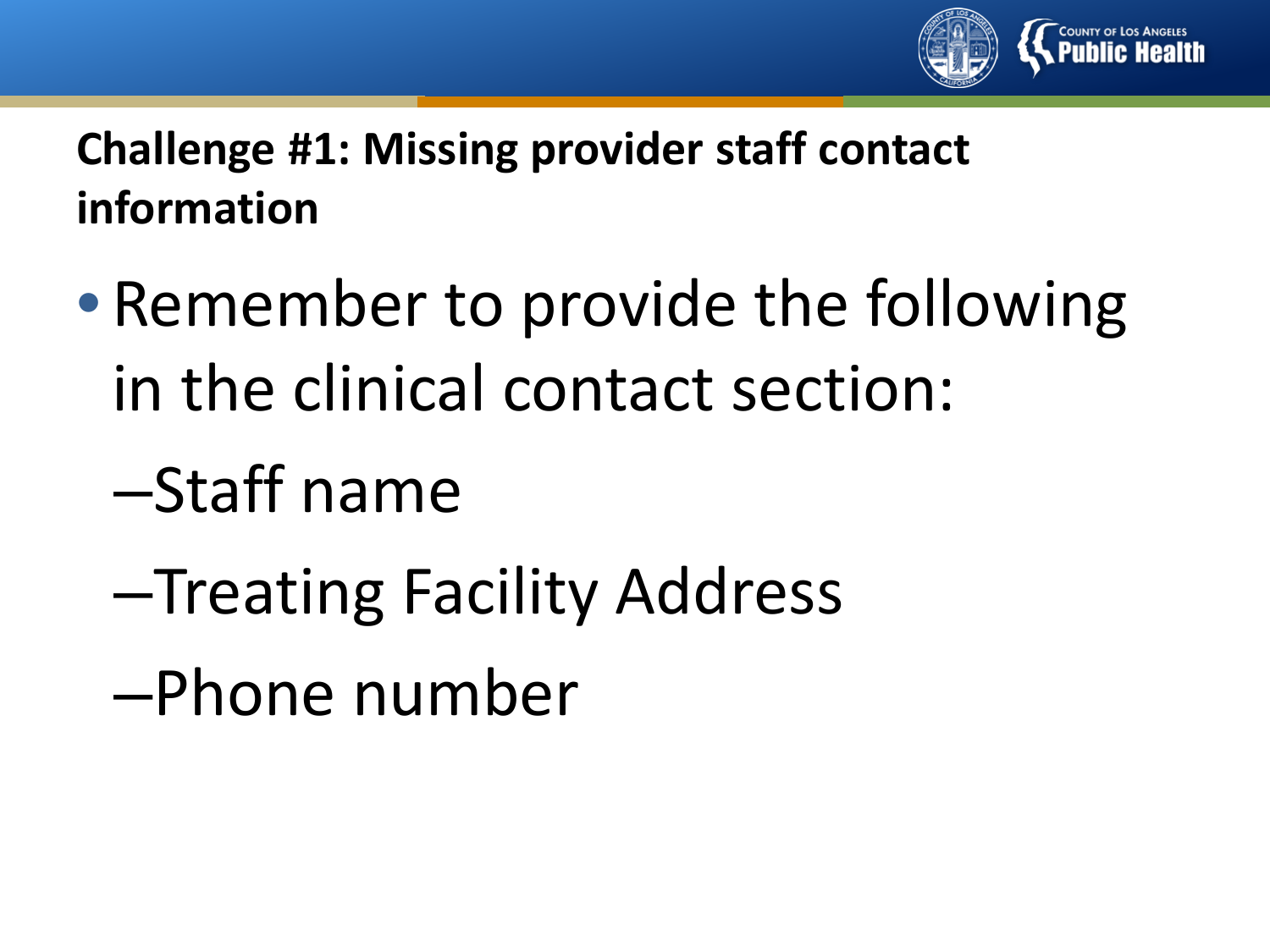

**Challenge #2: Incomplete documentation**

- Submit service requests when:
	- –ALL documents are included
	- –ALL documents are finalized
- Remember to review the "Checklist of Required Documentation for Utilization Management" on the SAPC website

(http://publichealth.lacounty.gov/sapc/NetworkProviders/ClinicalForms/T

[S/SageVersion-ChecklistEligibilityVerificationServiceAuthorizations.pdf\)](http://publichealth.lacounty.gov/sapc/NetworkProviders/ClinicalForms/TS/SageVersion-ChecklistEligibilityVerificationServiceAuthorizations.pdf)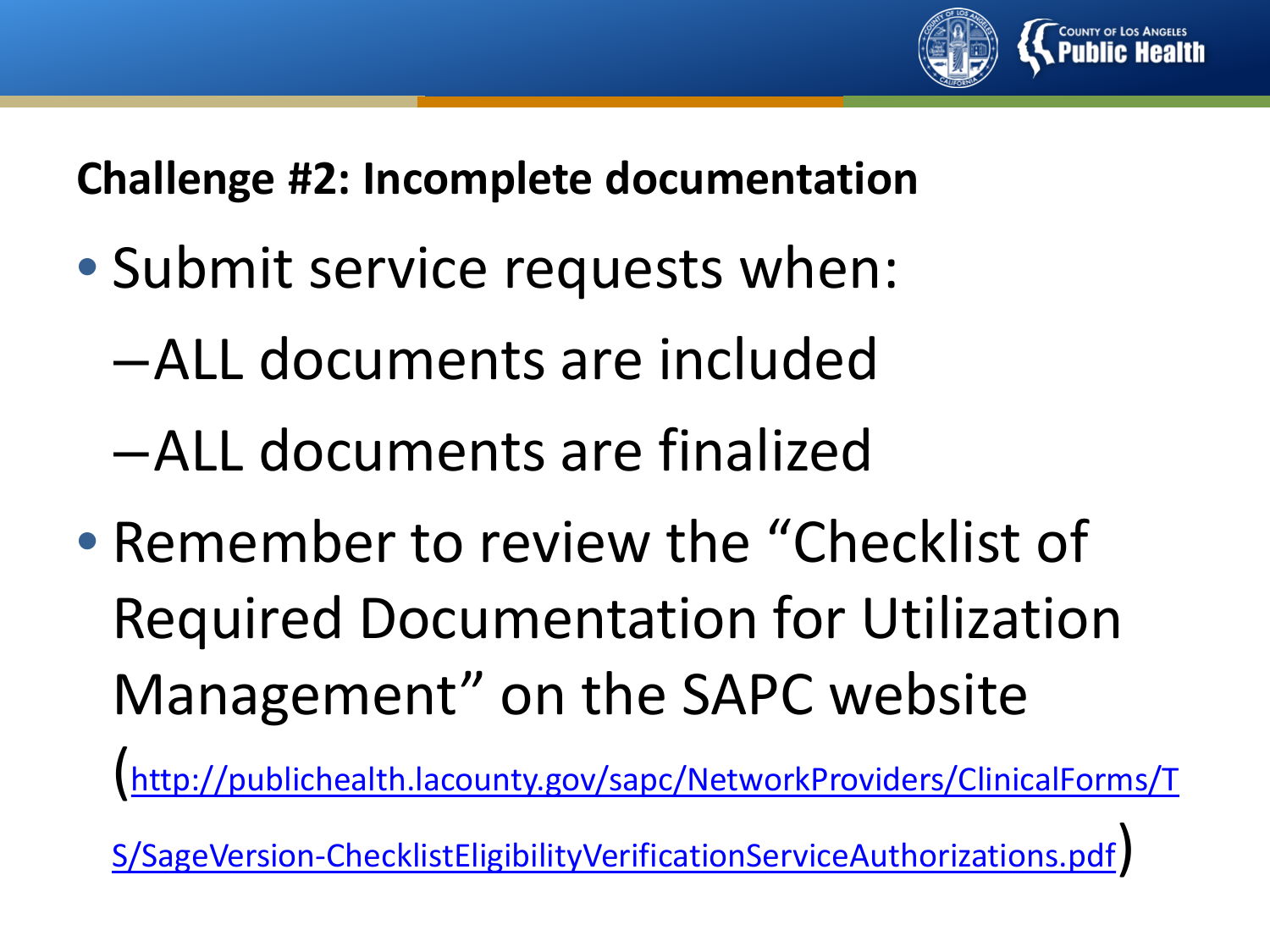

**Challenge #3: Responding to requests for additional information**

- Sometimes, we see resubmissions of the same information as before
- Remember: you have 3 business days to submit missing information once we request it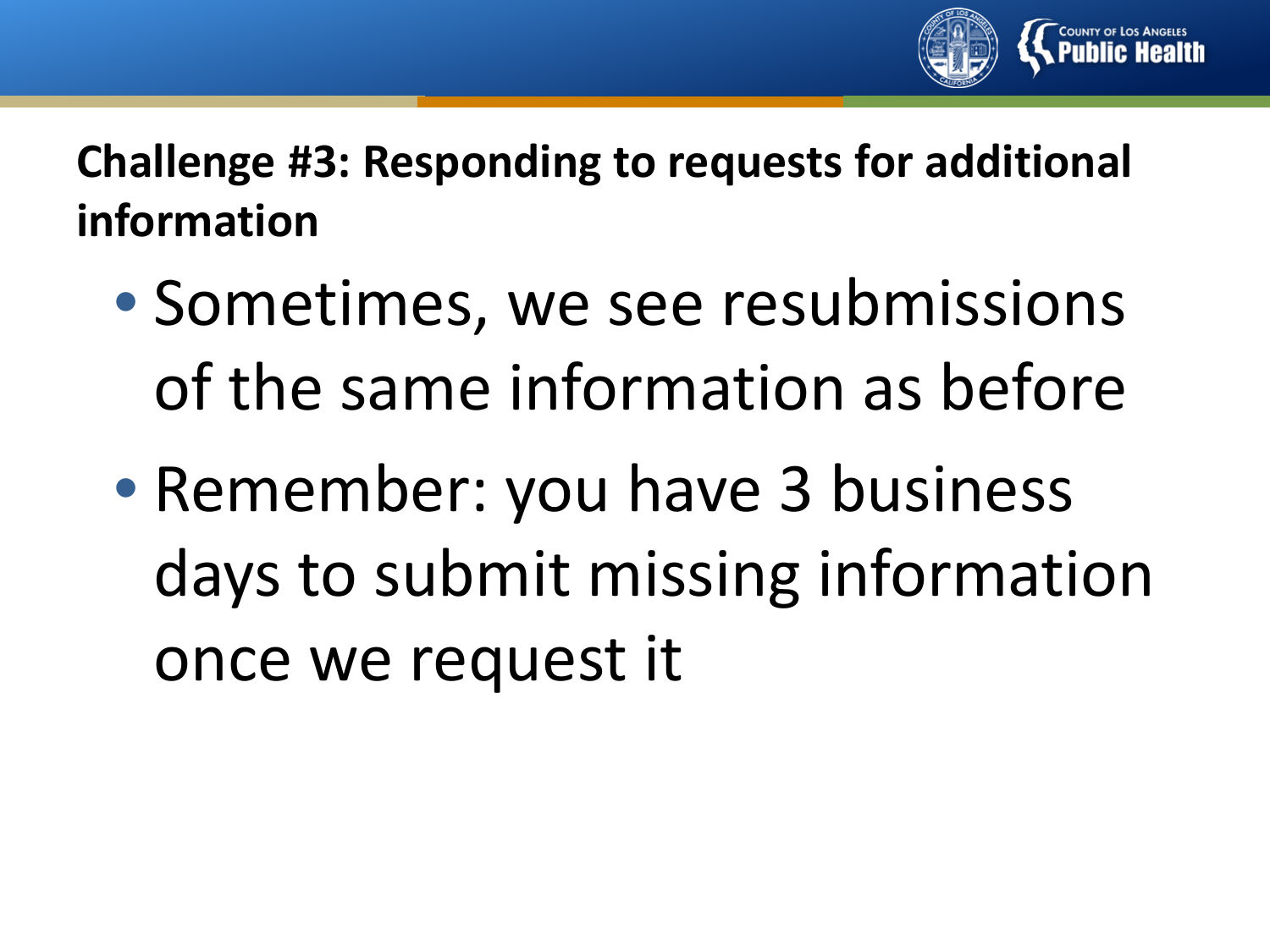

## **Challenge #4: Submitting authorization request for services not in agency's contract**

- Authorization requests should only be submitted for services approved in agency's contract with SAPC
	- Ex: If you are treating a pregnant woman, make sure you are contracted to provide Perinatal PPW services before submitting an authorization request
	- If you are not sure if you are contracted to provide these services, please call your Contract Program Auditor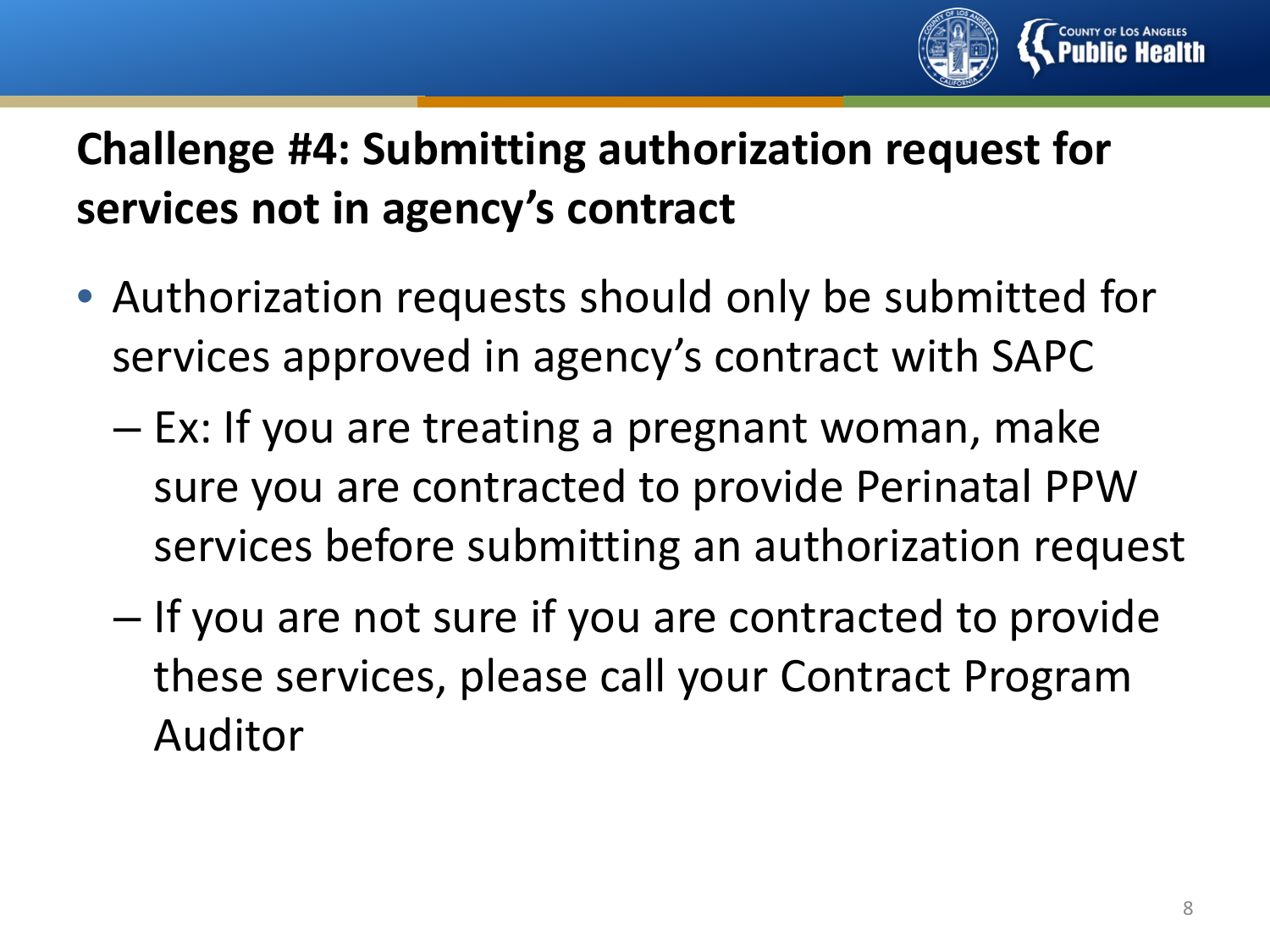

## **Why does documentation matter to QI & UM?**

- Why document?
- What is considered documentation that will help justify your service authorization request?
- How should it look?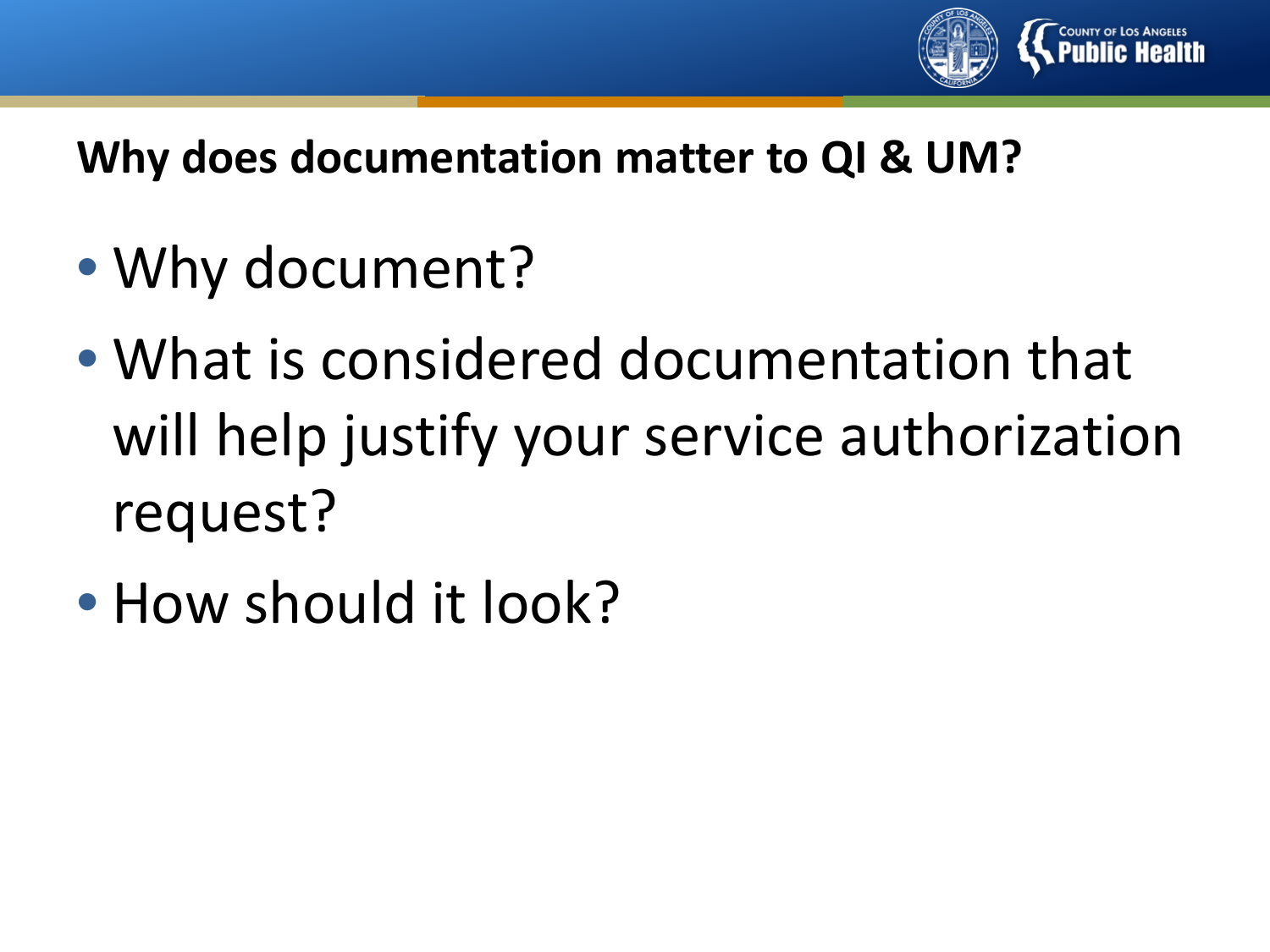

# **What is clinical documentation?**

• …"anything in the patient's health record that describes the care provided to that patient, and its rationale. It is observational and narrative in content and is written by counselors and clinicians to analyze the process and contents of patient encounters."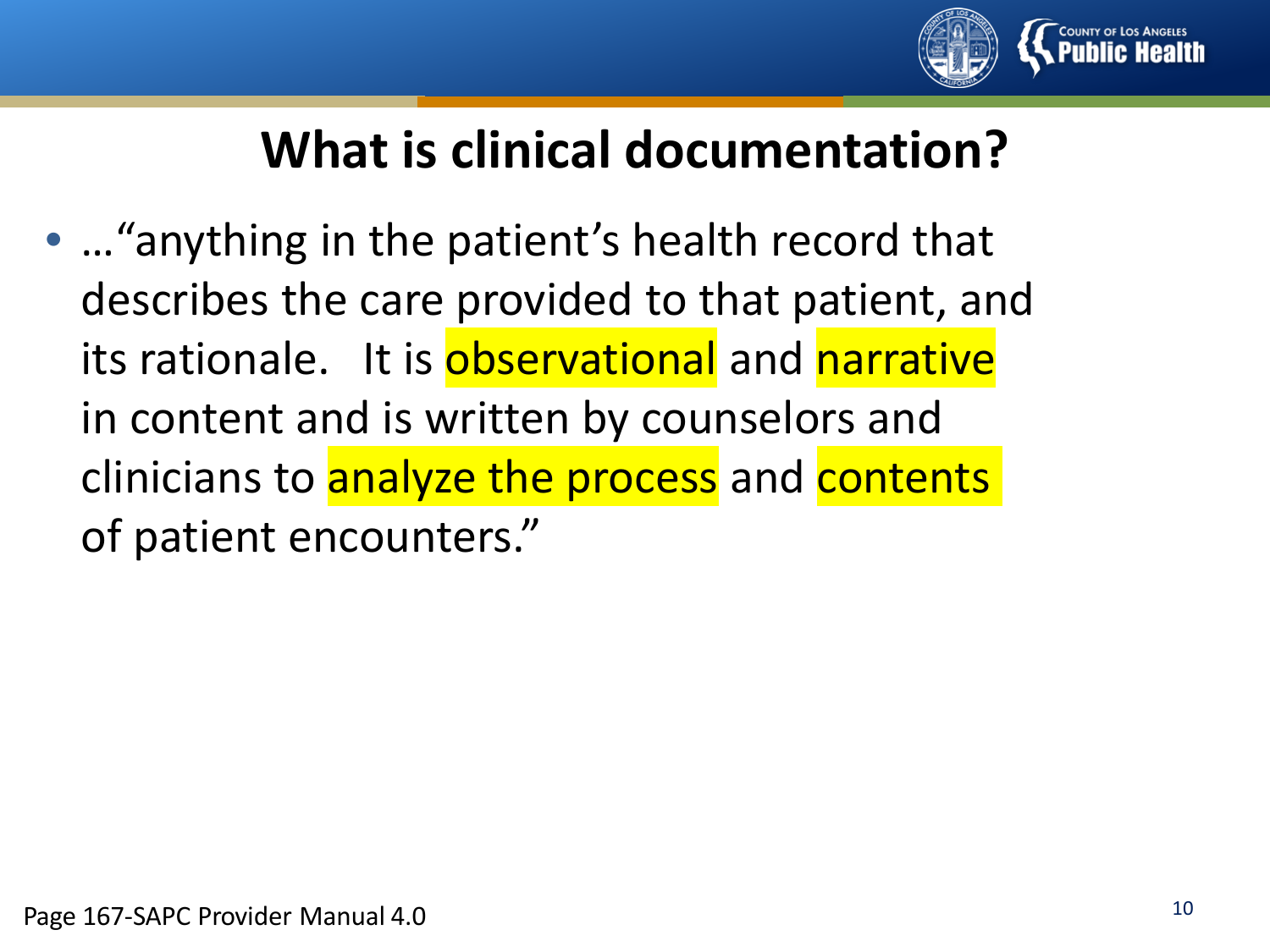

# **Why document?**

- Ensure comprehensive and quality care
- Ensure efficient way to organize and communicate with other providers
- Protect against risk and minimize liability
- Comply with legal, regulatory, & institutional requirements
- Facilitate quality improvement & application of utilization management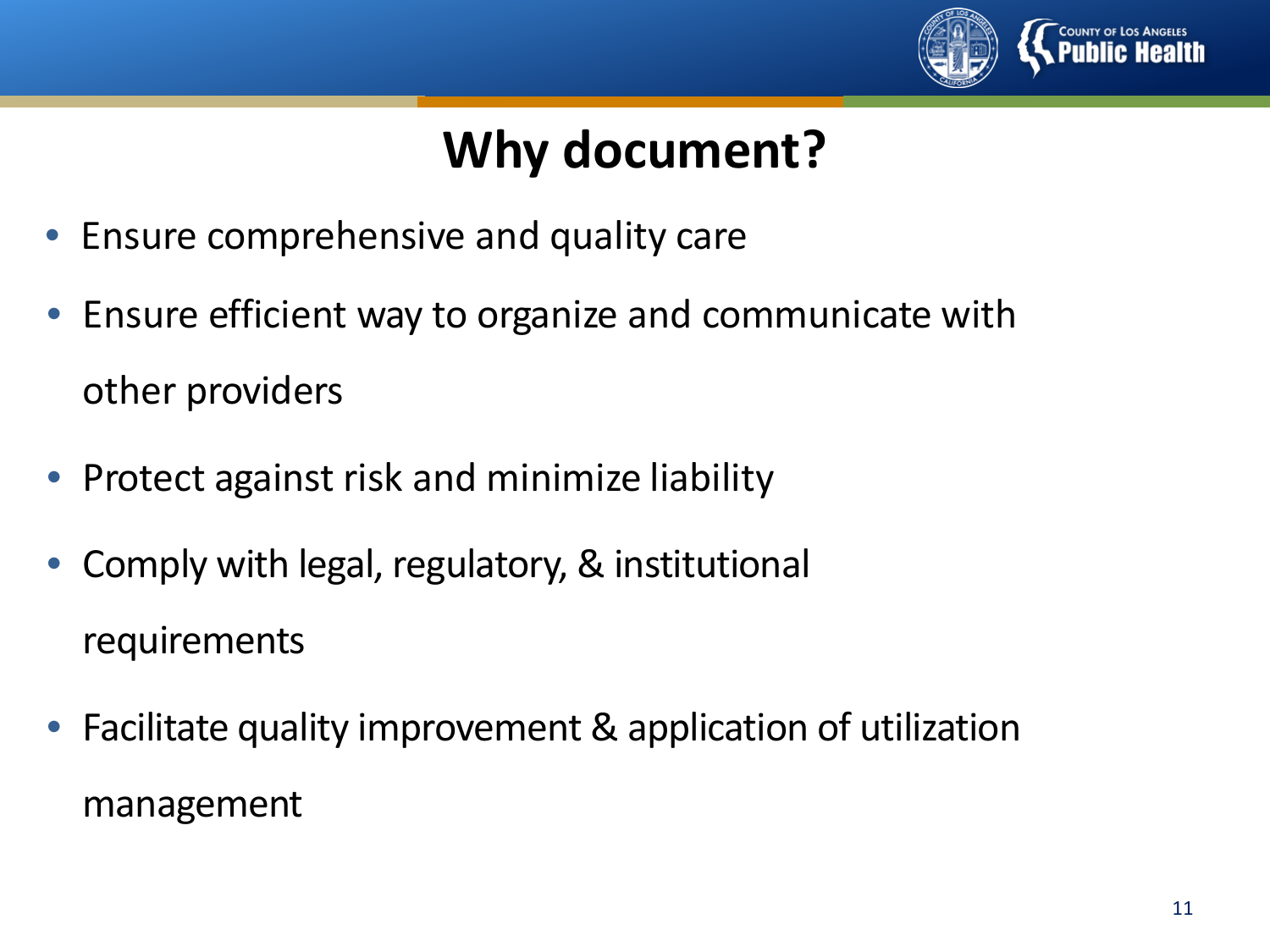

# **Why is documentation important for QI & UM?**

- Standardized documentation by counselors, clinicians, and staff helps with
	- treatment consistency
	- improves quality of care
	- success rate for approving service authorization
		- requests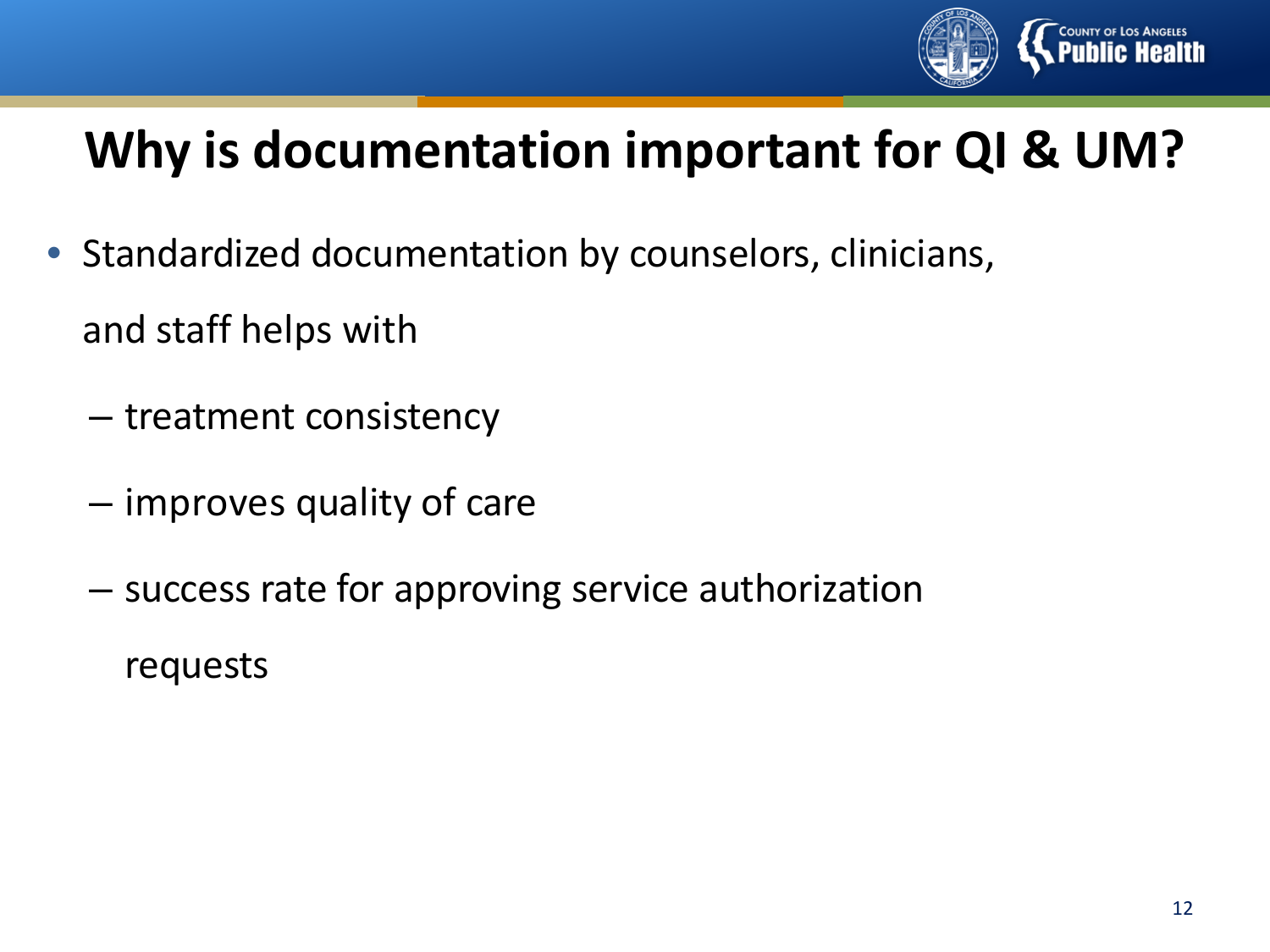

# **What documentation does QI & UM review?**

- Service Authorization Request Form
- ASAM Assessment
- Financial Eligibility
- DSM-5 Diagnosis
- Treatment plan and future updates
- Miscellaneous Notes
- Cal-OMS admission/discharge data
- Information related to special populations (e.g. PPW, criminal justice)
- Discharge and Transfer forms
- Additional clinical documentation as needed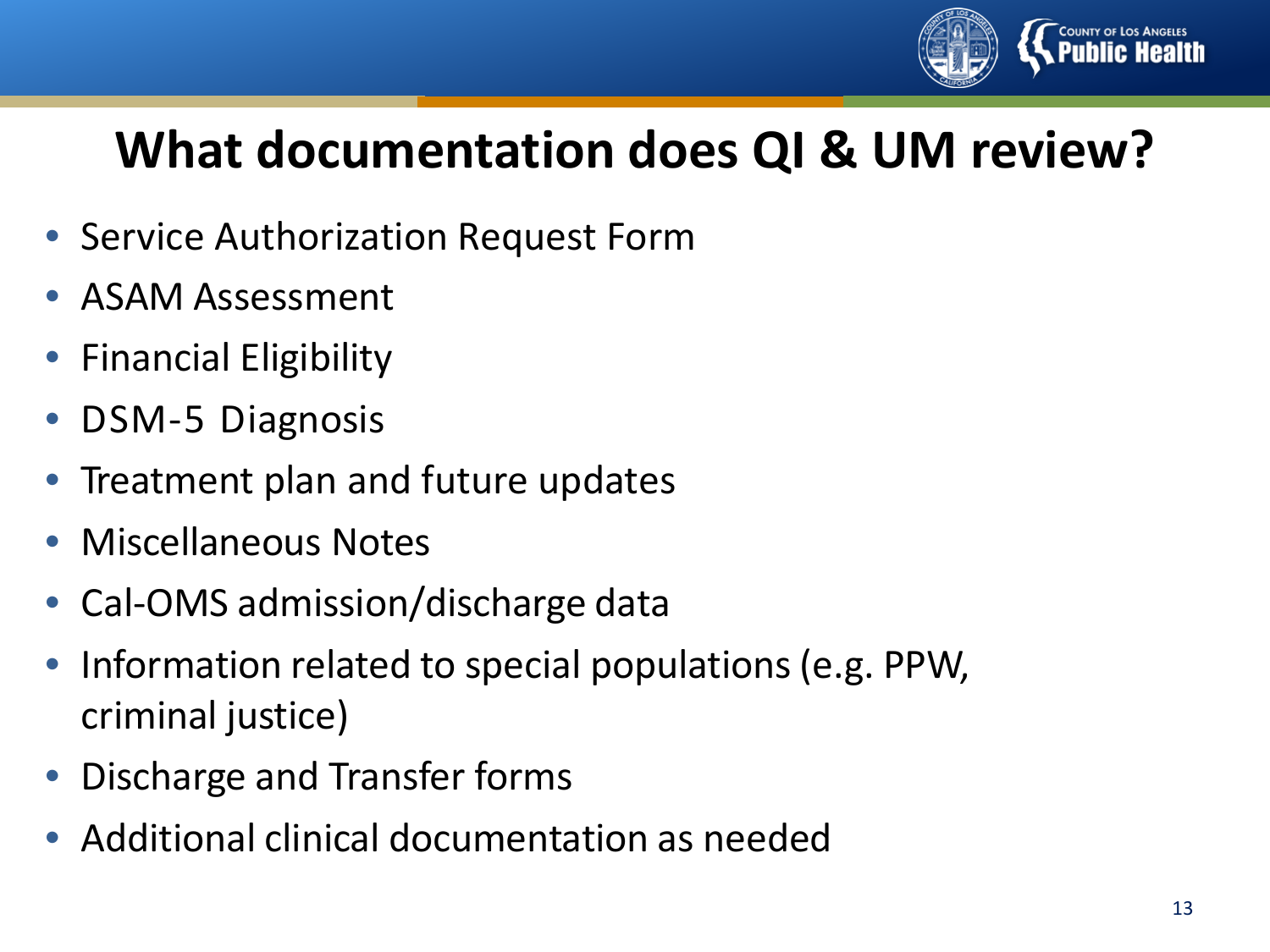

# **Why is documentation so important?**

- With documentation you are **telling the story of the patient and their treatment**-Auditors, UM, Supervisors, are not in the session
- Your choice of words influences how others "read" or interpret the patient
- You are also reflecting on the work you have done with the patient and determining what the plan is moving forward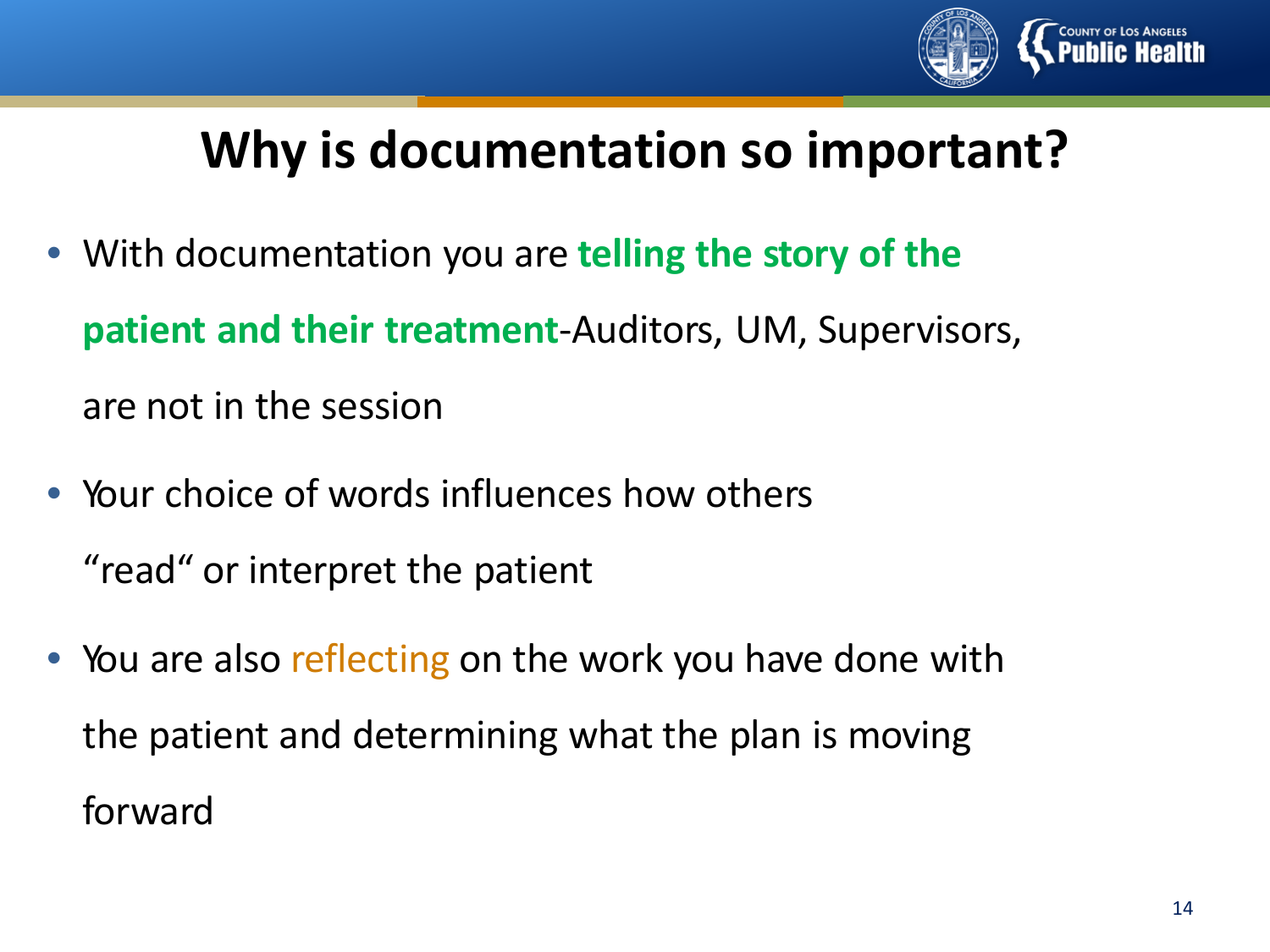

# **Where does QI & UM look for medical necessity?**

- ASAM Assessment
- DSM-5 Diagnosis
- Treatment plan and future updates
- Miscellaneous Notes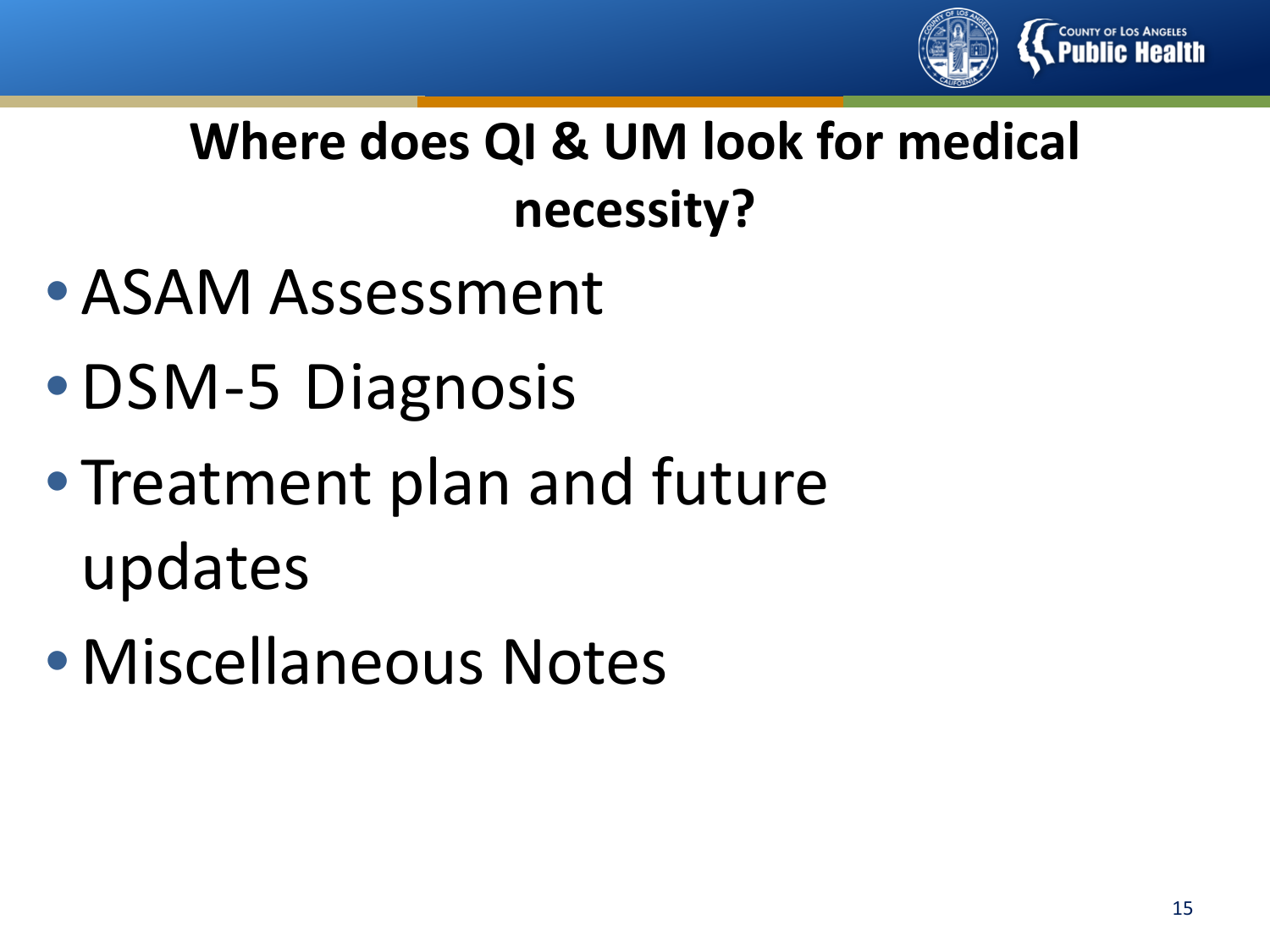

## **What goes into justifying a level of care when writing a miscellaneous note?**

- Description of the level of care in which patient will receive treatment
- Other levels of care considered
- Specific reasons why level of care requested was selected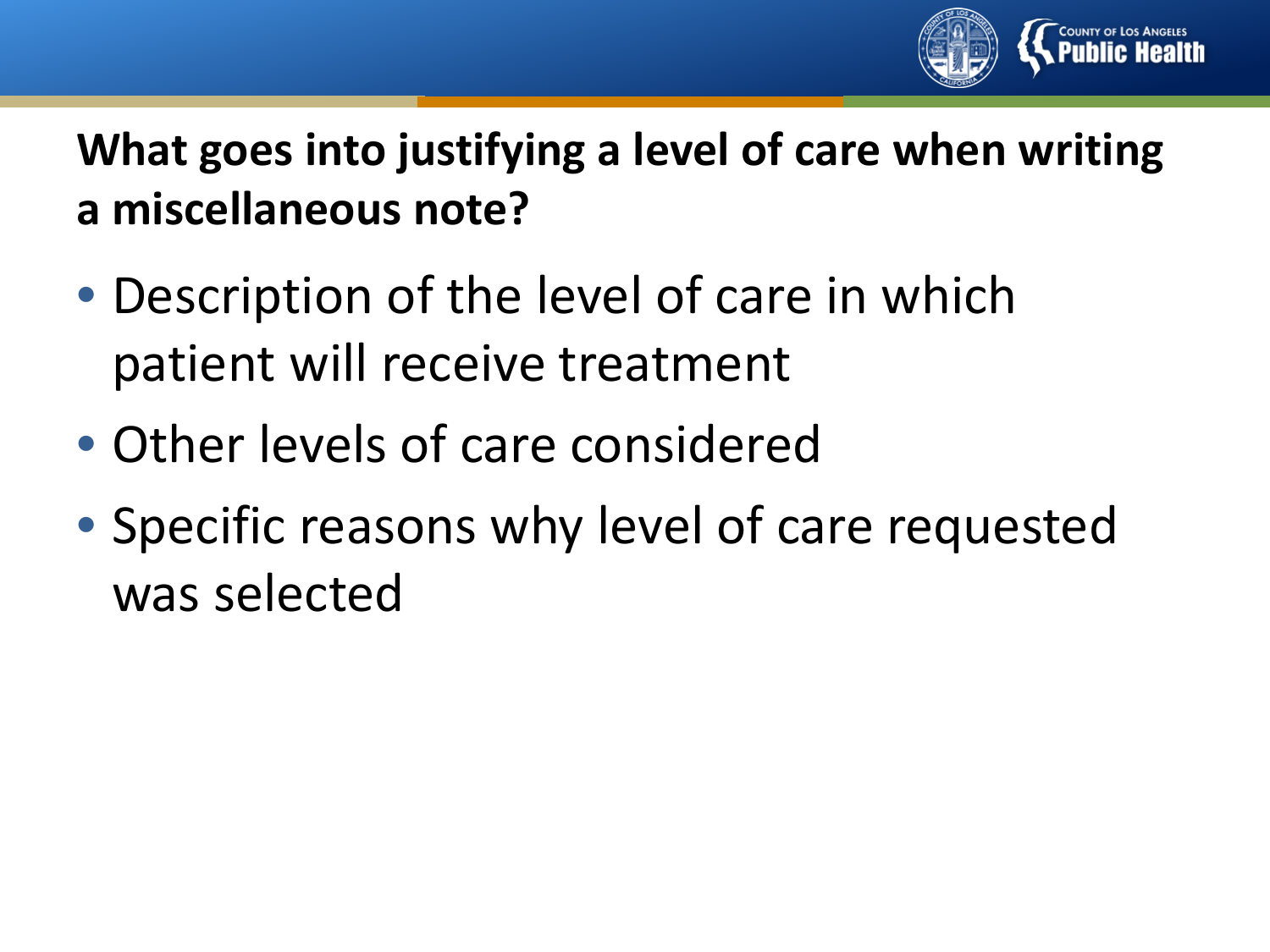

## **Template for level of care justification**

Given the patient's history and condition, the patient is determined to be appropriate for [INSERT APPROPRIATE LEVEL OF CARE IN WHICH PATIENT WILL BE PLACED]. While the other level(s) of care of \_\_\_ [ENTER OTHER CONSIDERED LEVEL(S) OF CARE] were considered, the patient was ultimately determined to be most appropriate for [ENTER LEVEL OF CARE PATIENT WAS REFERRED TO] because [DESCRIBE THE SPECIFIC REASONS WHY THE REFERRED TO LEVEL OF CARE IS BEST FOR THE PATIENT, INCLUDING IF AND WHY PATIENT IS BEING STEPPED UP/DOWN LEVEL OF CARE].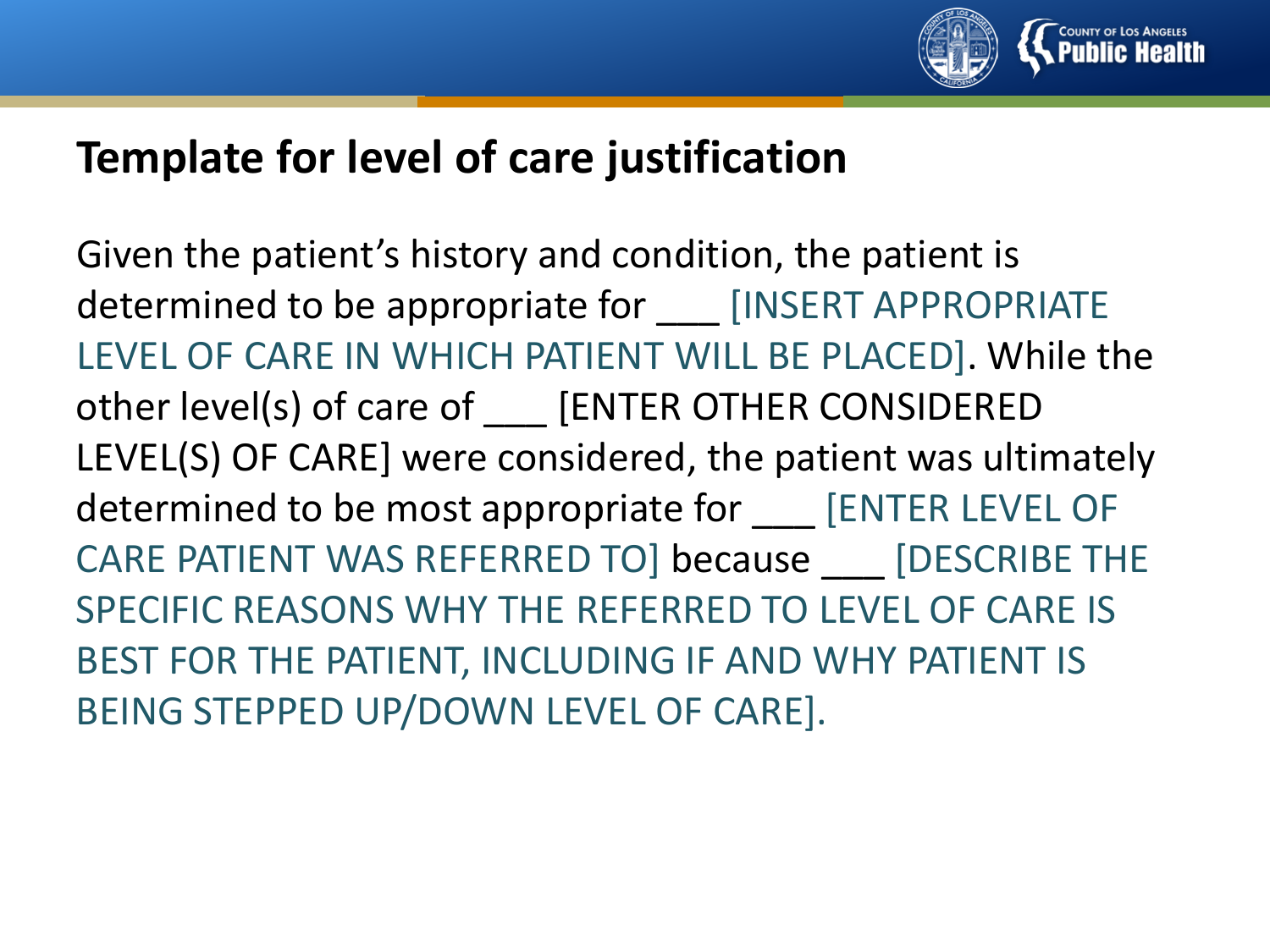

## **Brief clinical scenario**

- 32-year old single man who is unemployed and at risk of losing his housing
- 5-year history of a methamphetamine use disorder
- ASAM Assessment recommends residential treatment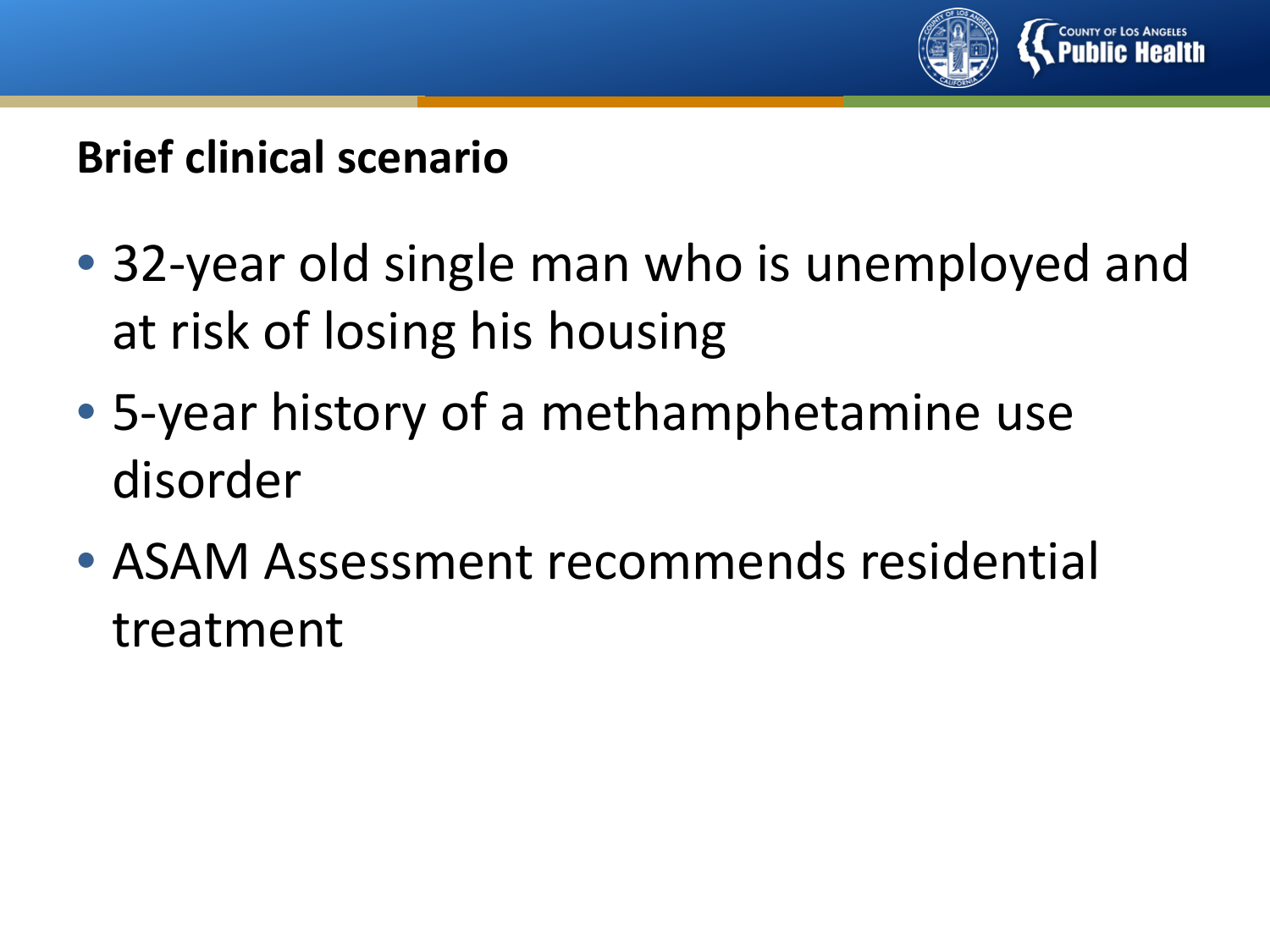

#### **Scenario:**

- 32-year old single man who is unemployed and at risk of losing his housing
- 5-year history of a methamphetamine use disorder
- ASAM Assessment recommends residential treatment

#### **Note:**

• "The client requested residential treatment and is appropriate for these services"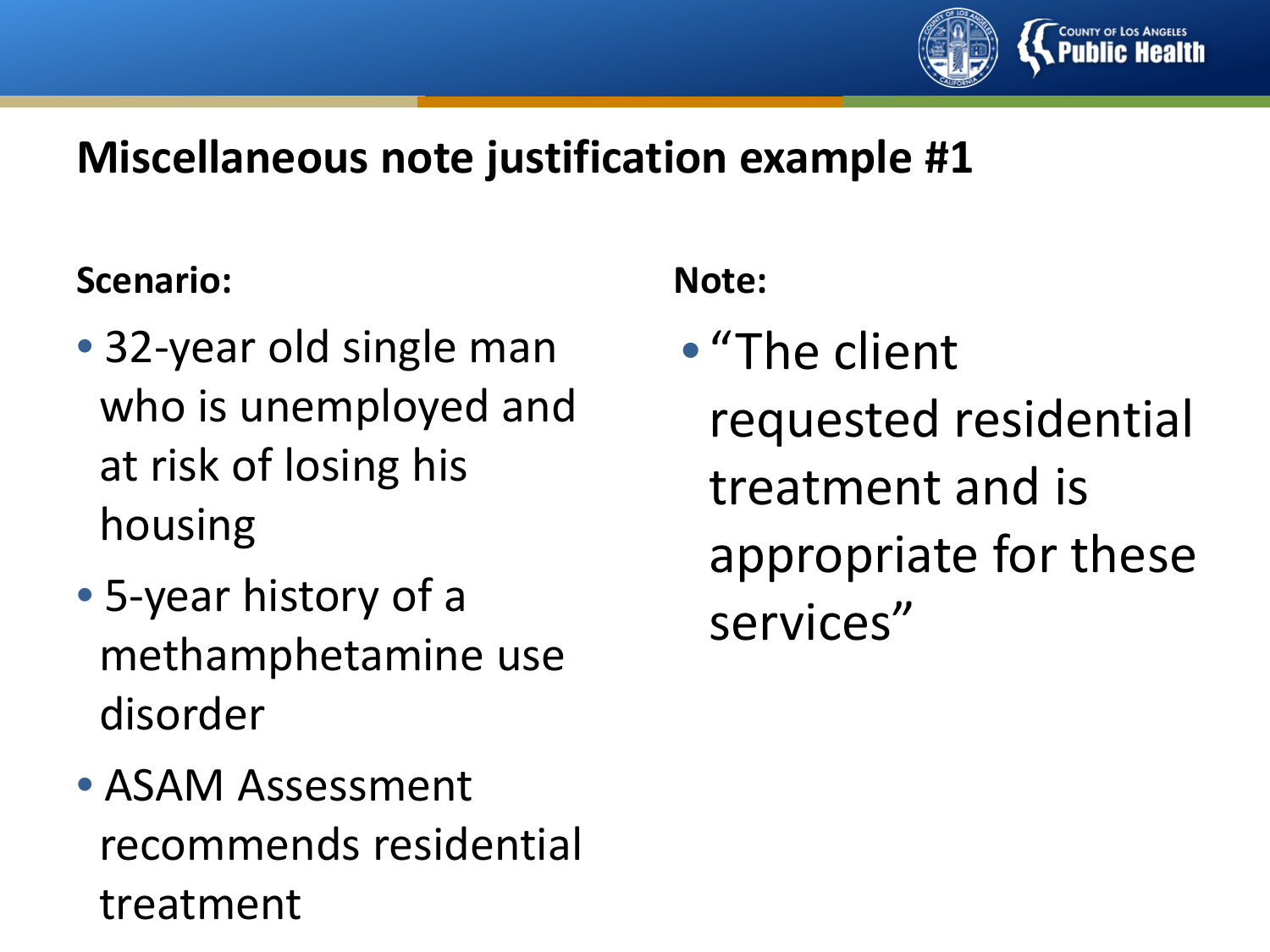

#### **Scenario:**

- 32-year old single man who is unemployed and at risk of losing his housing
- 5-year history of a methamphetamine use disorder
- ASAM Assessment recommends residential treatment

#### **Note:**

• "The patient is at risk of relapse if they do not receive these services"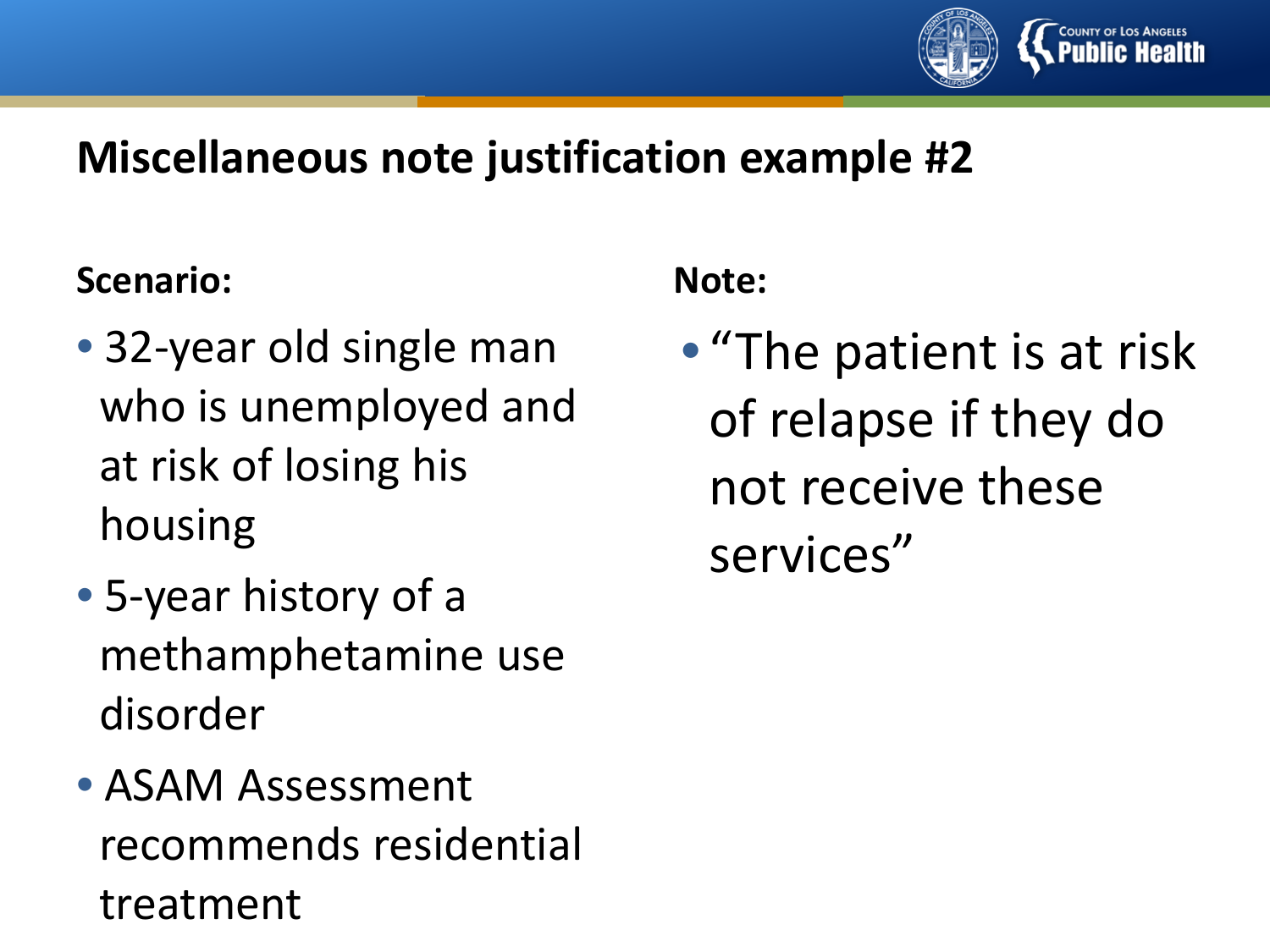

#### **Scenario:**

- 32-year old single man who is unemployed and at risk of losing his housing
- 5-year history of a methamphetamine use disorder
- ASAM Assessment recommends residential treatment

#### **Note:**

• "The ASAM indicates that the client needs residential treatment, but we do not provide this level of care at this site. Therefore, he is placed in outpatient services (ASAM 1.0)"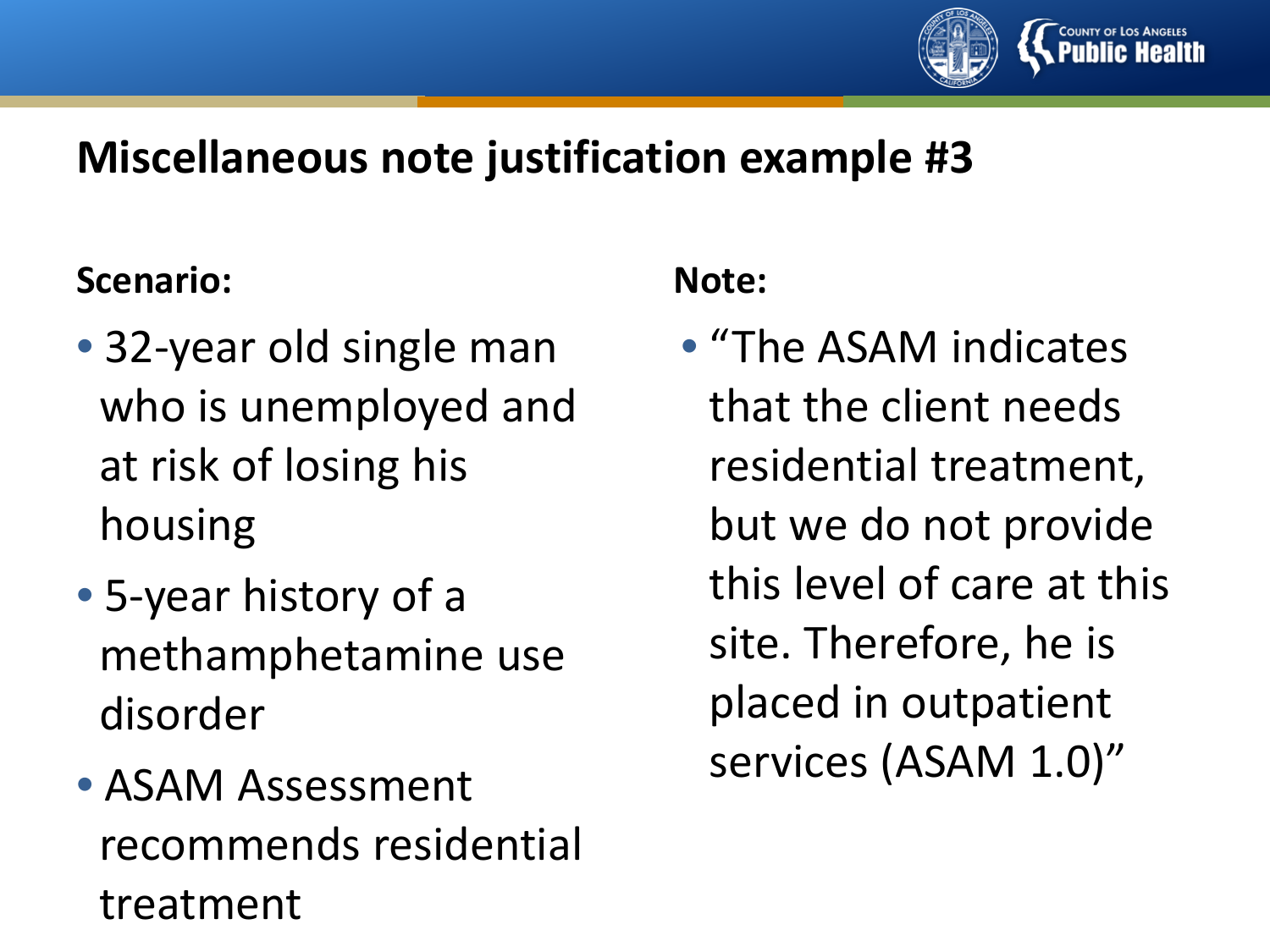

#### **Scenario:**

- 32-year old single man who is unemployed and at risk of losing his housing
- 5-year history of a methamphetamine use disorder
- ASAM Assessment recommends residential treatment

#### **Note:**

• "Based on the patient's ASAM assessment and clinical history, we recommend residential services. While outpatient services were considered, residential services were most appropriate due to his high-risk of relapse in the community and his identification of several community stressors.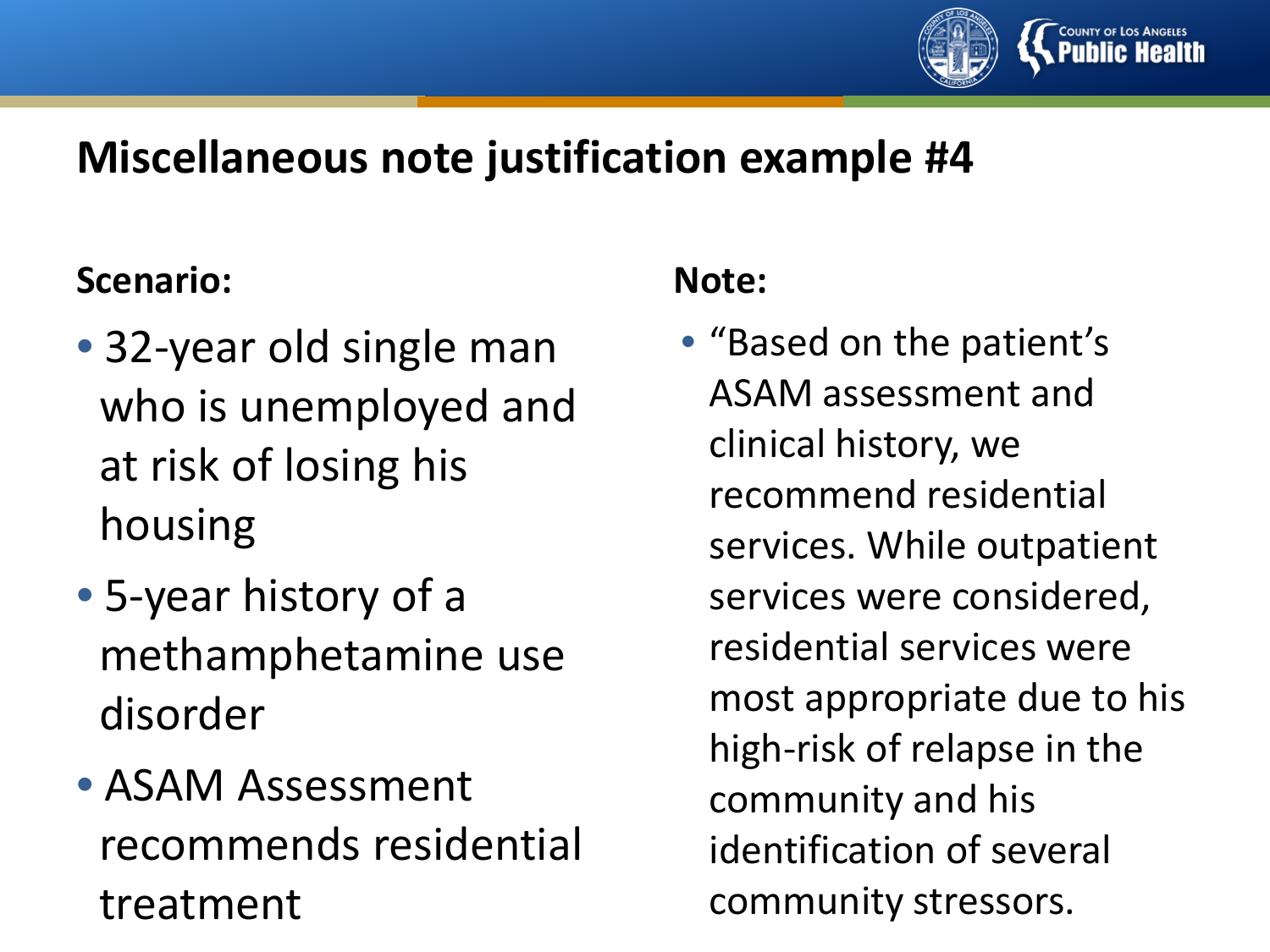

## **Top Miscellaneous Note Challenges**

- Unclear why client needs requested level of care (e.g. request for WM management but no discussion of withdrawal symptoms)
- Justification notes are not individualized to the patient
- Provider indicates that miscellaneous note not needed because information is located elsewhere (e.g. ASAM Assessment or Treatment Plan)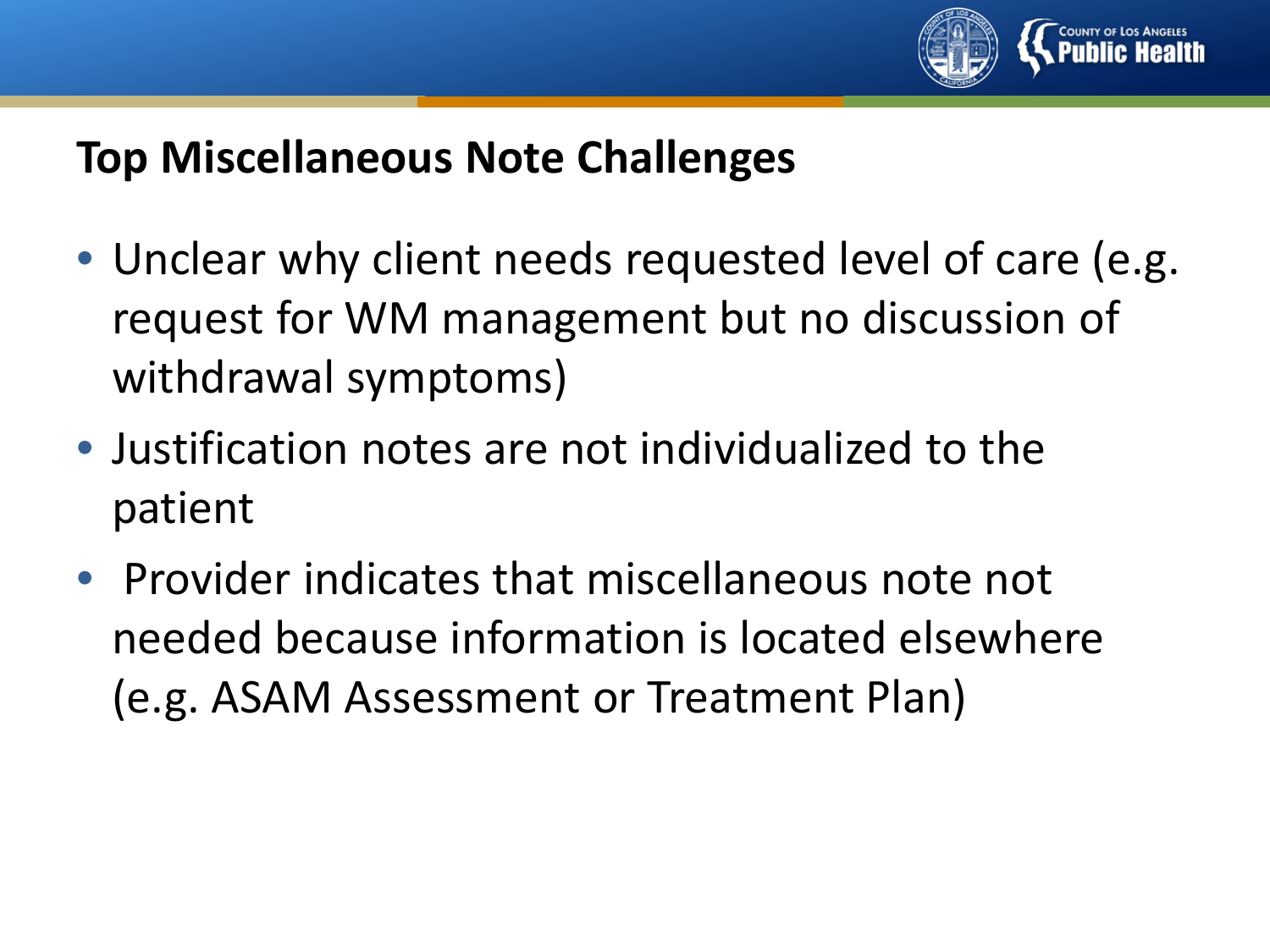

## **Documentation for treatment plans**

- Treatment plans should be individualized and should include:
	- SUD-specific treatment goals
	- Address the needs identified in the clinical assessment
	- Support medical necessity for treatment
	- –Have specific timeframes for goal/objective completion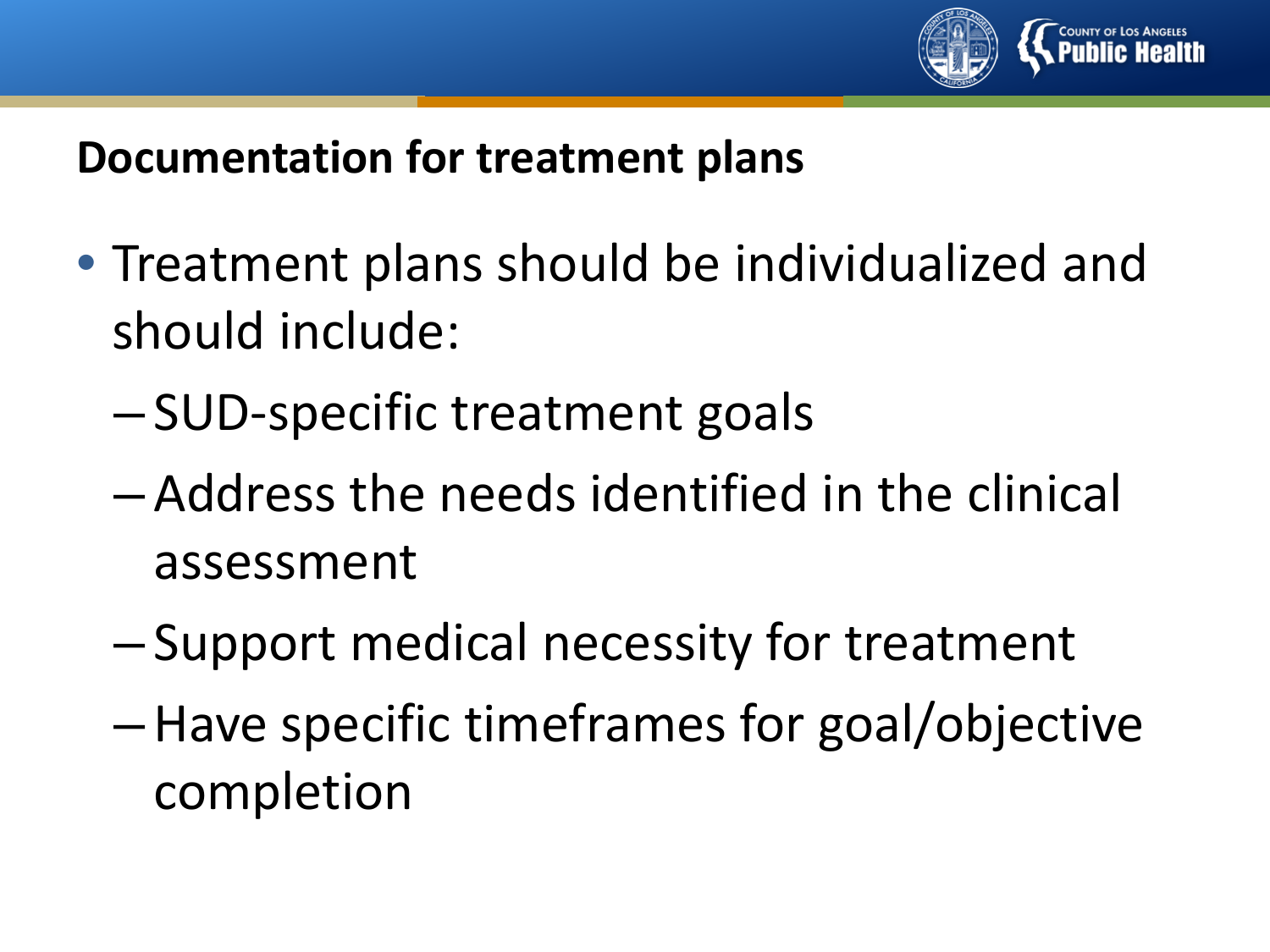

.

## **Treatment Plan and Medical Necessity**

- Medical Necessity on the treatment plan is determined by how the goals, problems and objectives address the areas of need identified on the ASAM, by the patient, counselor and LPHA.
- Problems and Objectives that are too broad or limited might not demonstrate the true intent of the medically necessary service.

| Problem                                                                 | Goal                                                  | Objective                                                          | <b>Target Date</b> |
|-------------------------------------------------------------------------|-------------------------------------------------------|--------------------------------------------------------------------|--------------------|
| "My life is bad<br>because I use<br>cocaine"                            | I want to stop<br>using cocaine                       | Stop using cocaine                                                 | 1 month            |
| "I am in danger<br>of losing my<br>job because of<br>my cocaine<br>use" | I want to keep<br>my job and<br>stop using<br>cocaine | Reduce cocaine use<br>from 5 times per week<br>to 0 times per week | 2 weeks            |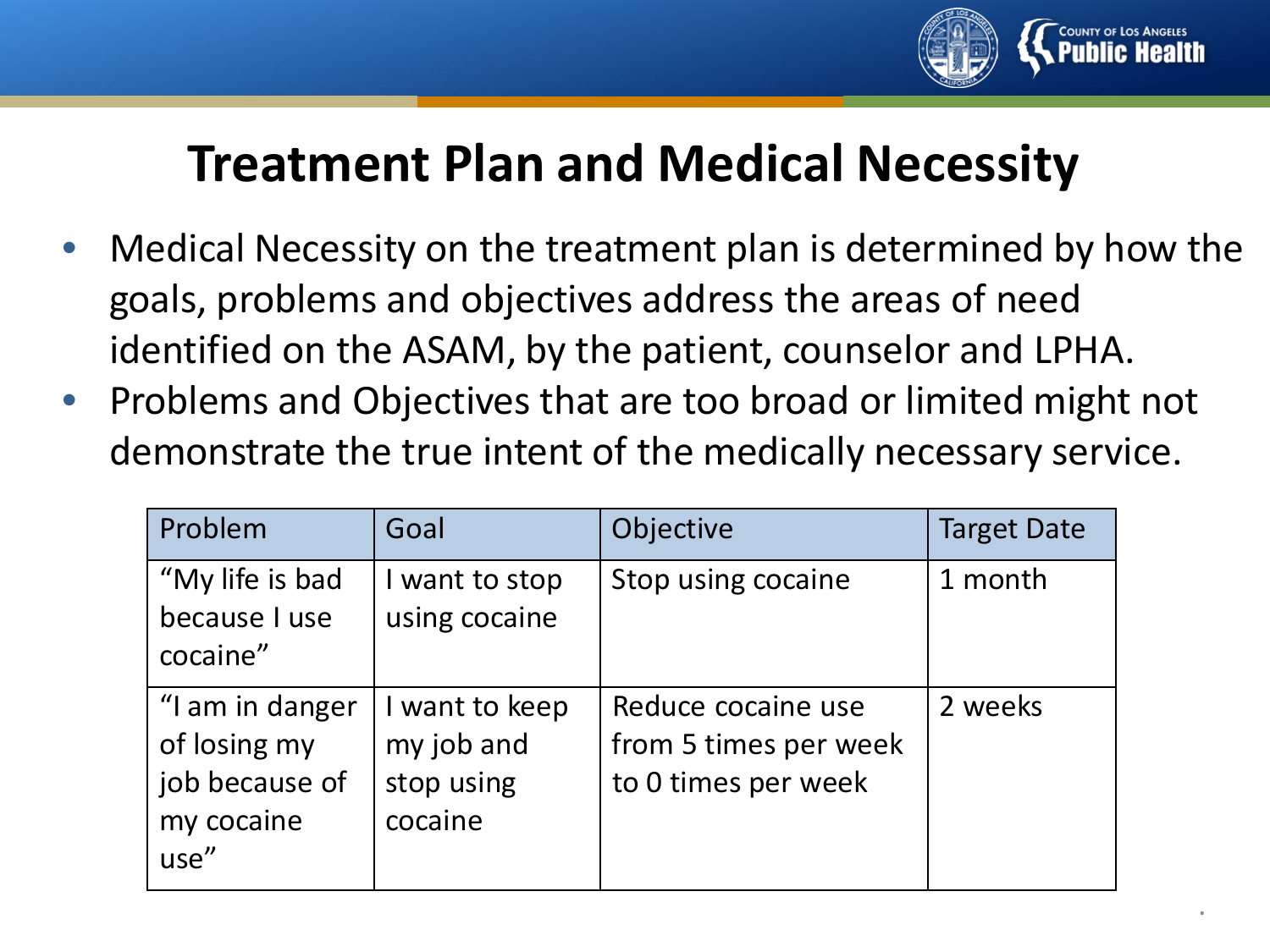

## **When updating the treatment plan:**

- Review whether previous objectives are still relevant or should be closed (add date of completion)
- Provide updated goals, objectives and time frames after reviewing potential challenges:
	- Barriers
	- Motivation difficulties
	- Treatment resistance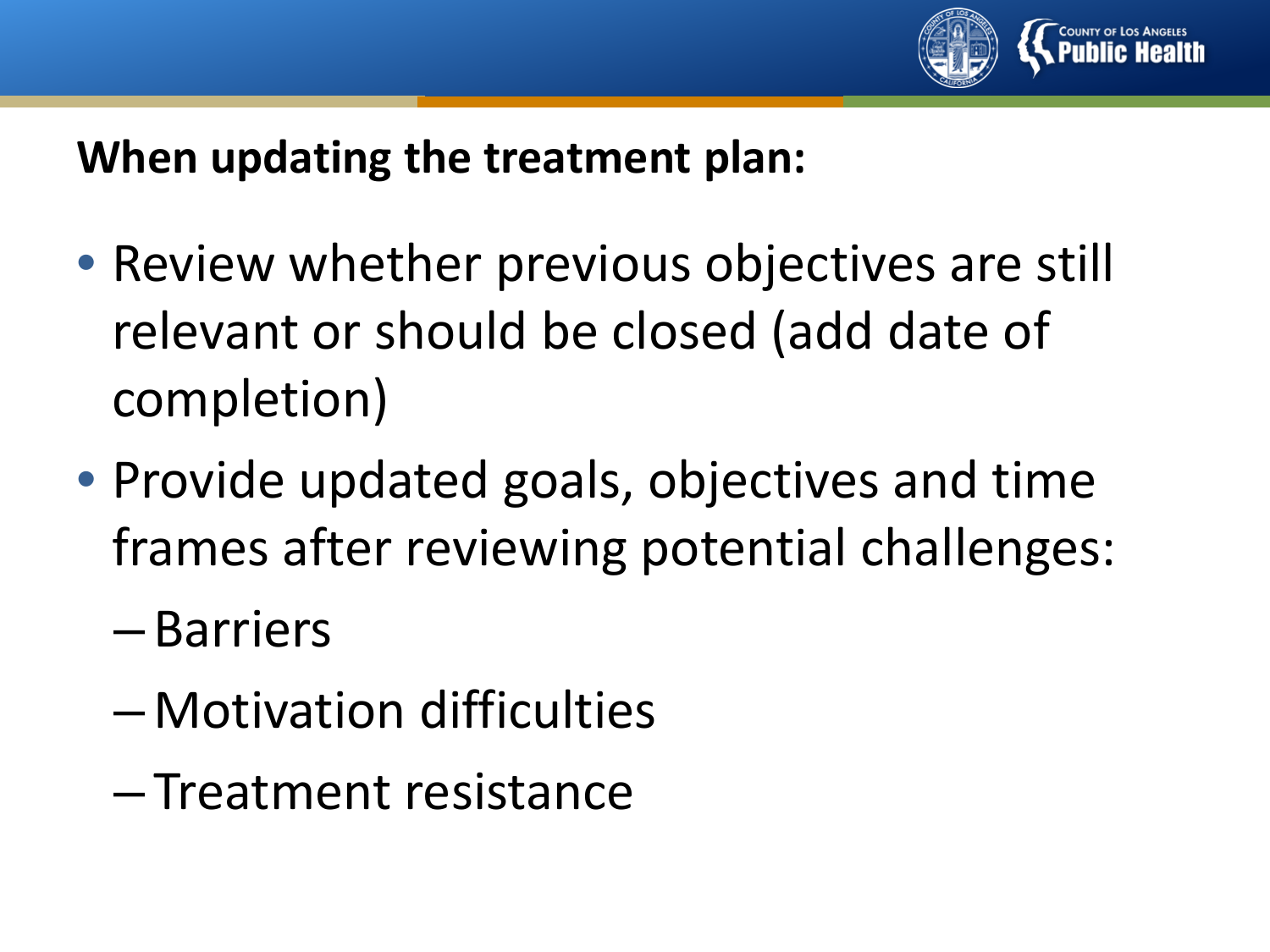

## **Top challenges identified in treatment plans**

- No SUD-related treatment goals
- Goals/objectives do not change at each treatment plan update
- No specific timeframes listed for goal/objective completion
- Provide no information about outcomes or progress toward meeting goals/objectives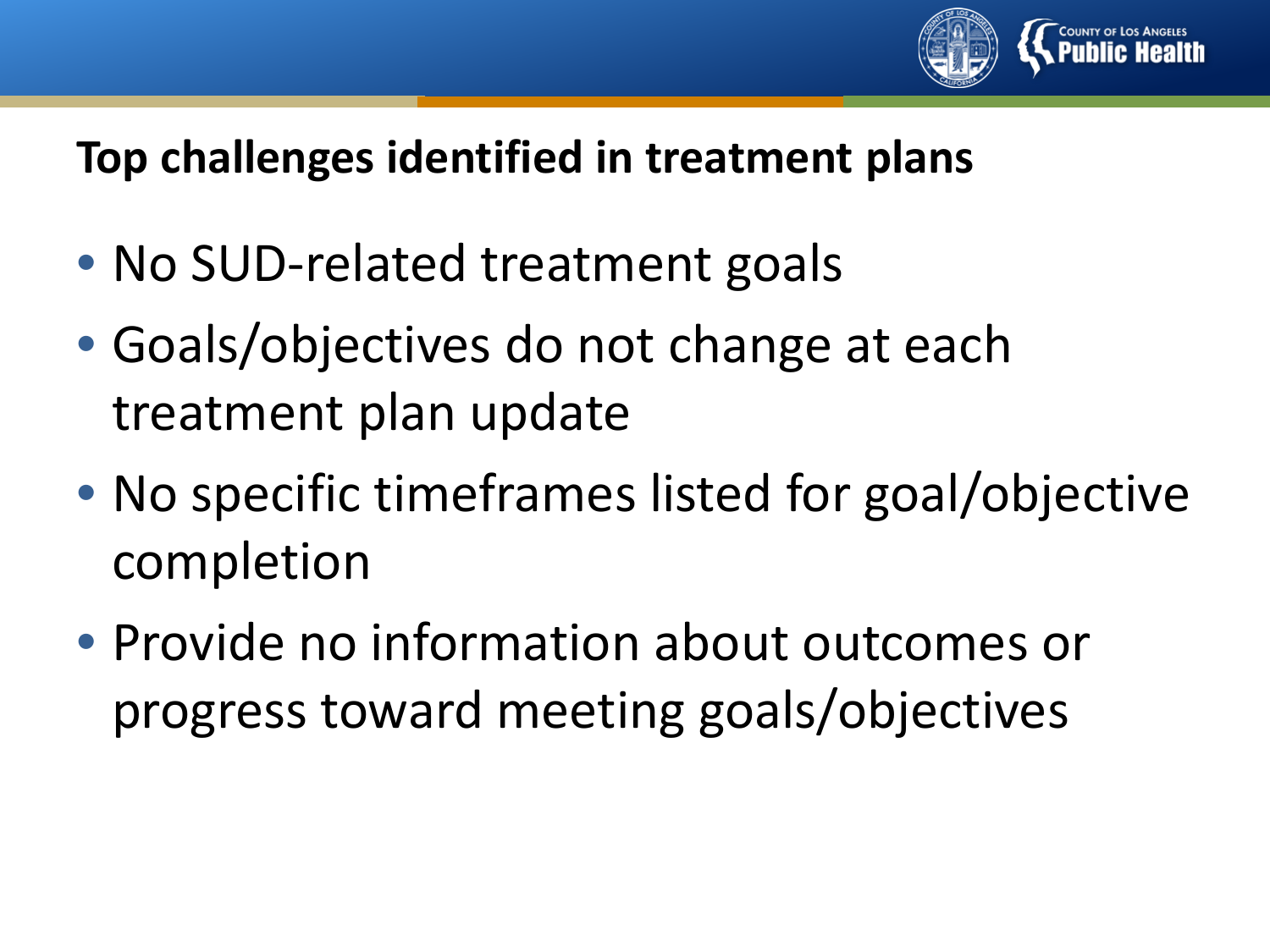

#### **Summary**

- QI & UM supports your efforts to provide care
- Making minor adjustments to your submission routine can help to avoid authorization pitfalls
- Documentation quality can support your efforts to get your services authorized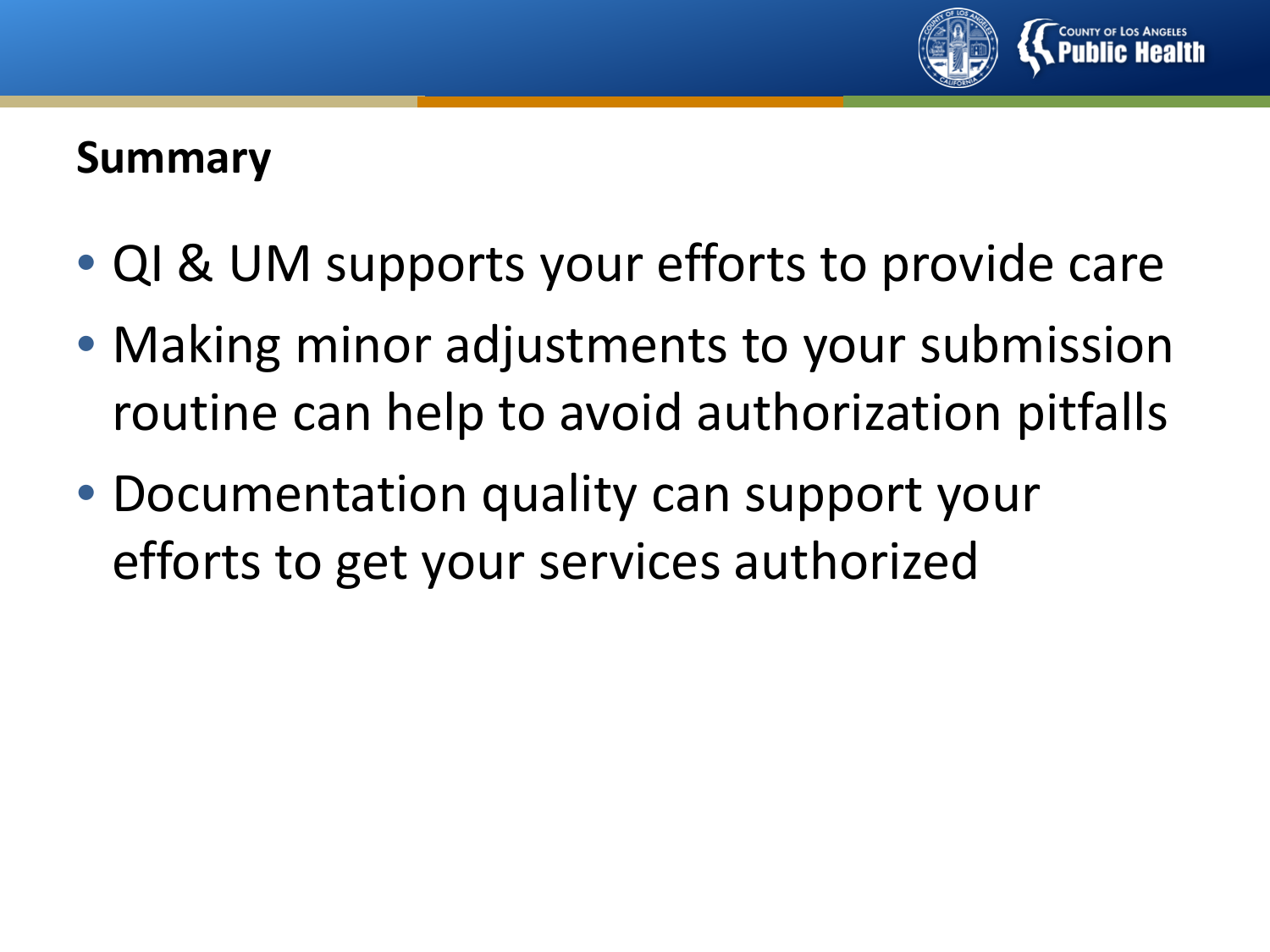

#### **Important SAPC Contact Information**

- QI & UM general line: 626-299-3531
- Billing: 626-299-4175
- Contracts: 626-299-4532
- Netsmart Helpdesk: 1-855-346-2392
- SASH: 844-804-7500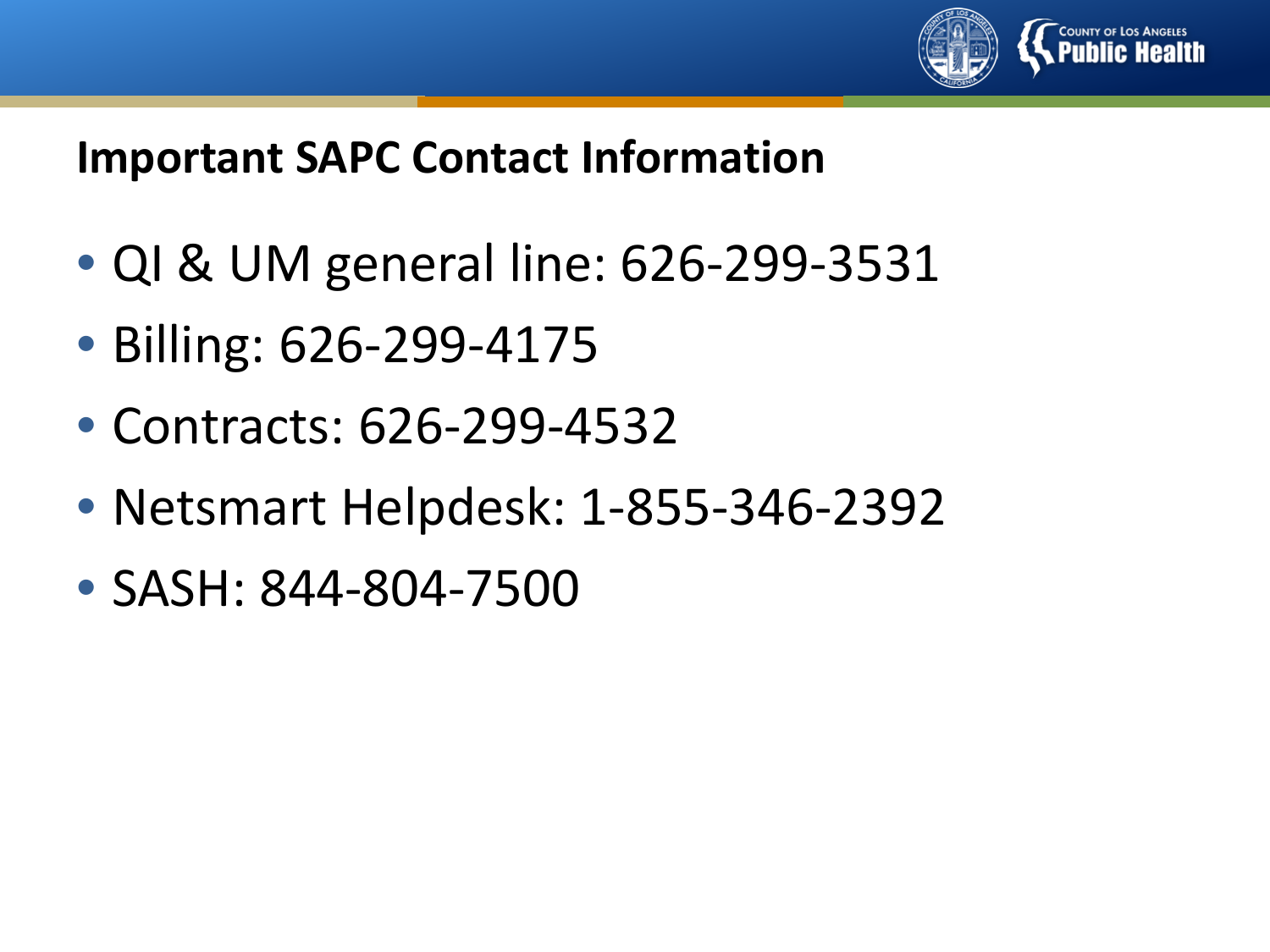

## **Future CST Trainings**

Clinical Standards and Training Unit is conducting a series of documentation trainings. For more information, please go to the Training section of the SAPC webpage and look for the Training Calendar at:

<http://publichealth.lacounty.gov/sapc/Event/event.htm>